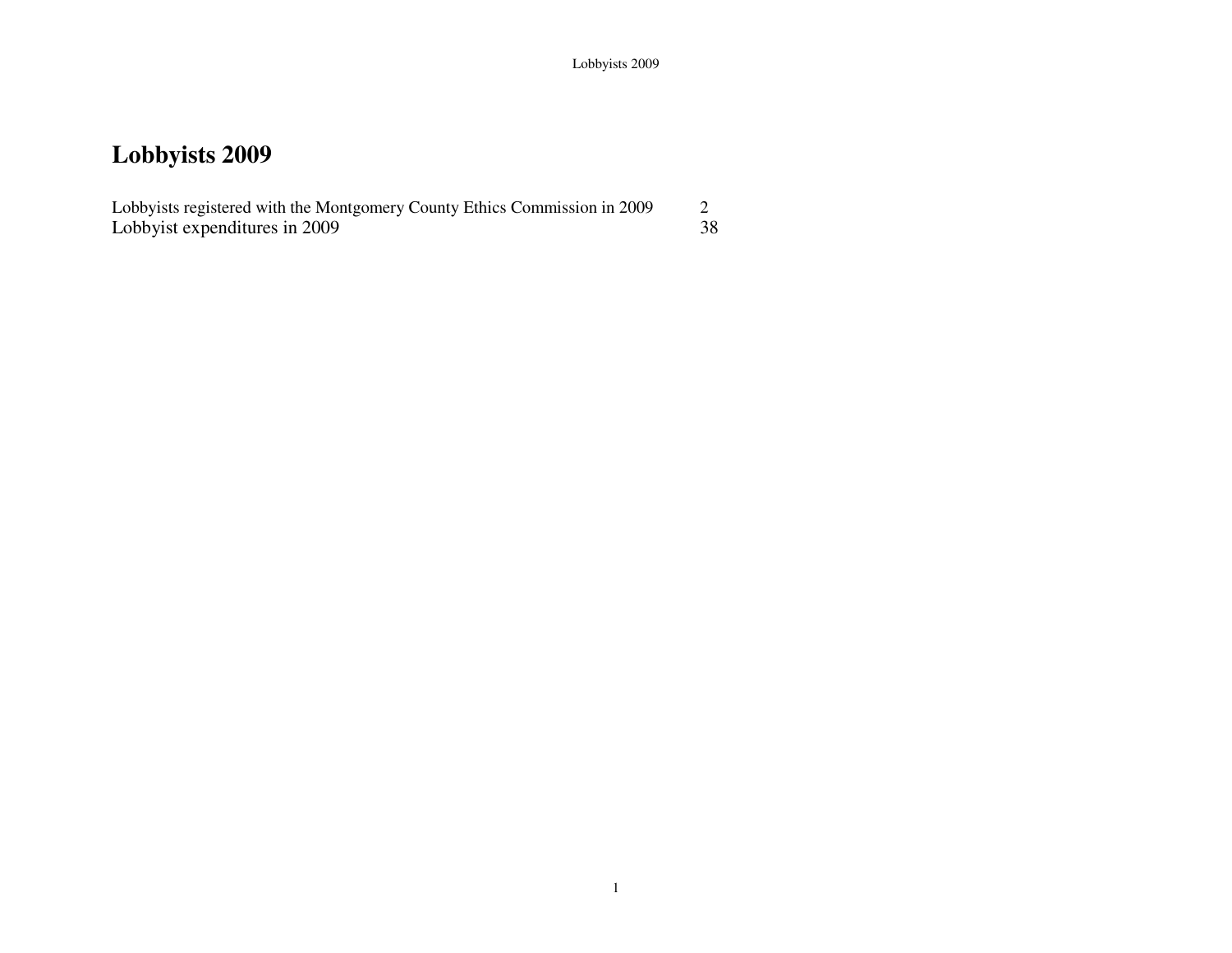### **Lobbyists registered with the Montgomery County Ethics Commission during 2009**

| Lobbyist<br><b>First Name</b> | Lobbyist<br><b>Last Name</b> | <b>Lobbyist Firm</b><br><b>Name</b> | <b>Employer Name</b>                                            | <b>Matters</b>                                                                                                                                            |
|-------------------------------|------------------------------|-------------------------------------|-----------------------------------------------------------------|-----------------------------------------------------------------------------------------------------------------------------------------------------------|
| Retha                         | Arens                        |                                     | Action Taxicab, Inc.                                            | •Pending taxicab regulations and programs associated with Chapter 53;<br>•Legislation and amendments to Chapter 53;<br>• Fiscal year budgets and planning |
| Retha                         | Arens                        |                                     | Coalition for a<br><b>Competitive Taxicab</b><br>Industry, Inc. | •Pending taxicab regulations and programs associated with Chapter 53;<br>•Legislation and amendments to Chapter 53;<br>• Fiscal year budgets and planning |
| Ashlie                        | Bagwell                      | Alexander &<br>Cleaver, P.A.        | <b>ACS State and Local</b><br>Solutions                         | . Photo enforcement and citation processing<br>•Technology services to court system and other agencies                                                    |
| Ashlie                        | Bagwell                      | Alexander &<br>Cleaver, P.A.        | <b>Distilled Spirits Council</b><br>of the U.S.                 | •Sale and distribution of beverage and alcohol                                                                                                            |
| Cynthia M.                    | Bar                          | Holland & Knight,<br><b>LLP</b>     | <b>Keating Development</b><br>Company (Frank J.<br>Poli)        | •Text amendments;<br>•General land use matters                                                                                                            |
| Lee                           | <b>Barnes</b>                | Barwood Taxi                        | Coalition for a<br><b>Competitive Taxicab</b><br>Industry, Inc. | •Pending taxicab regulations and programs associated with Chapter 53;<br>•Legislation and amendments to Chapter 53;<br>• Fiscal year budgets and planning |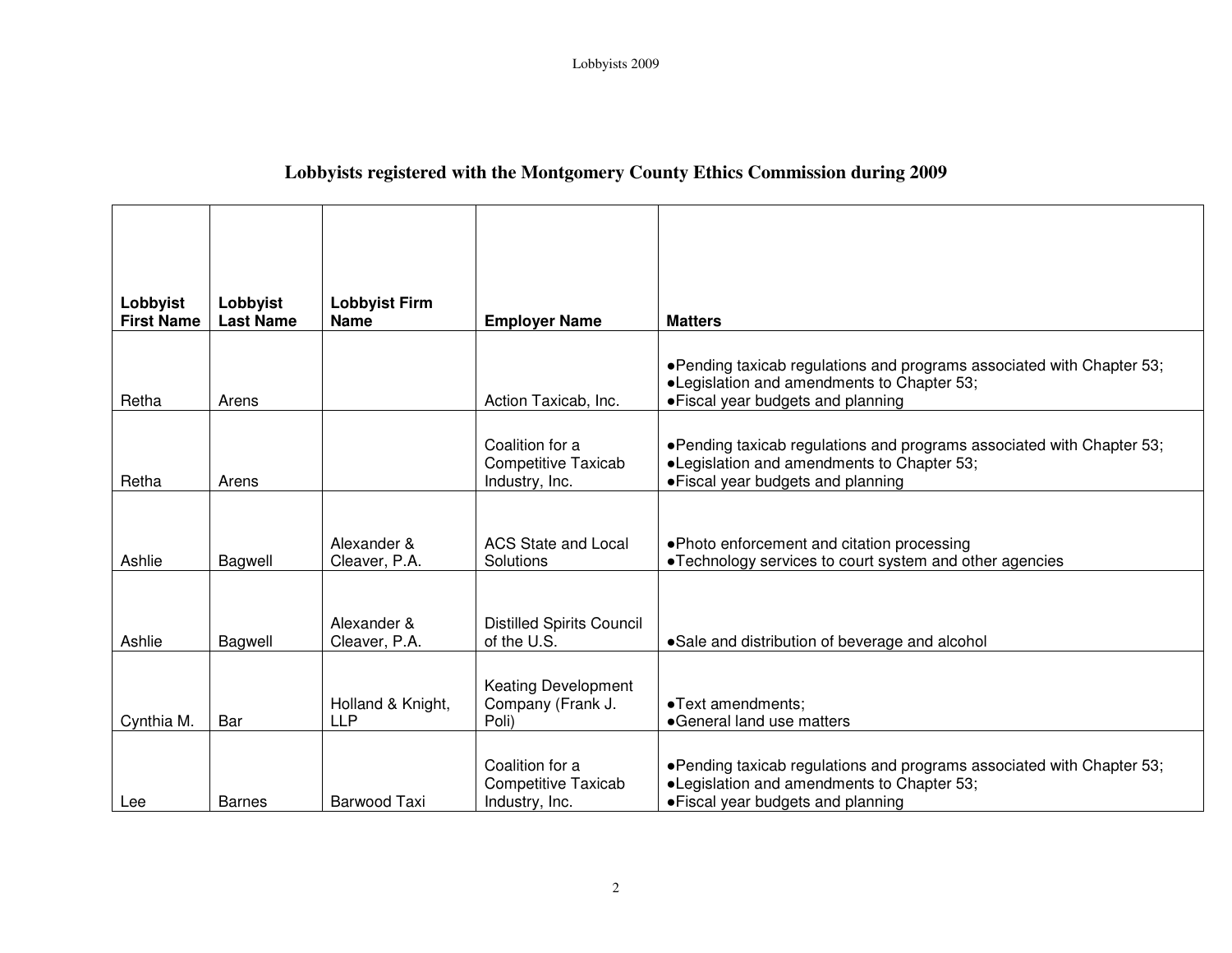| Stuart R.    | Barr           | Lerch, Early &<br><b>Brewer</b> | 8711 Georgia Avenue<br>Parking Lot, LLC               | •Supplemental Appropriation for MNCPPC Silver Place/MRO Headquarters                                                                               |
|--------------|----------------|---------------------------------|-------------------------------------------------------|----------------------------------------------------------------------------------------------------------------------------------------------------|
|              |                |                                 |                                                       |                                                                                                                                                    |
| Stuart R.    | Barr           | Lerch, Early &<br><b>Brewer</b> | Chevy Chase Bank                                      | •County funding for road improvement project                                                                                                       |
| Stuart R.    | Barr           | Lerch, Early &<br><b>Brewer</b> | Lansdale Investments<br>LLLP & The Lansdale<br>Family | . Opposition to Zoning Text Amendment 09-01, Sandy Spring/Ashton<br>.Rural Village Overlay Zone-Prohibited Uses                                    |
| Gus          | Bauman         | Beveridge &<br>Diamond, P.C.    | I.M.P.                                                | •Music venue in Silver Spring, MD;<br>. Possible County Council appropriation of funds for a music venue in Silver<br>Spring, MD                   |
| Ralph        | <b>Bennett</b> | Quorum, LLC                     | Tenacity                                              | •Hampshire Towers;<br>• Affordable housing - Mixed use / mixed income developments                                                                 |
| Ralph        | <b>Bennett</b> | Quorum, LLC                     | Burtonsville Land, LLLP<br>(Siena Corporation)        | •Land use                                                                                                                                          |
|              | Bennet         | Quorum, LLC                     | <b>Willco Companies</b>                               | • Land us and mixed use and mixed income developments                                                                                              |
| Ralph        |                |                                 |                                                       |                                                                                                                                                    |
| <b>Bruce</b> | Bereano        | Bruce C. Bereano                | Safeway Food and<br>Drug                              | •Legislation concerning food content and menu:<br>• Any and all legislation concerning or affecting grocery stores;<br>• Food preparation and sale |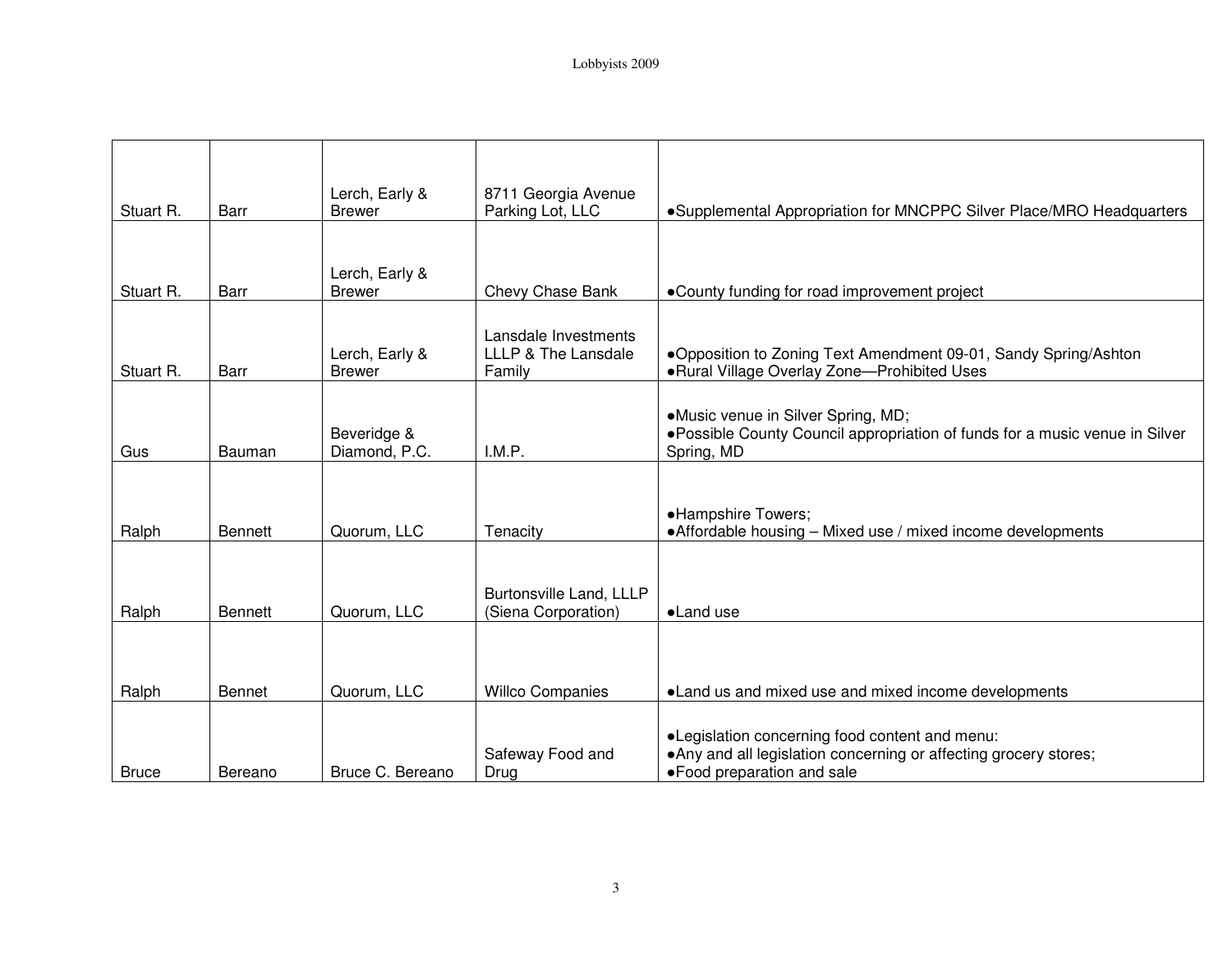| <b>Bruce</b>  | Bereano   | Bruce C. Bereano         | Siena Corporation                          | [none listed]                                          |    |
|---------------|-----------|--------------------------|--------------------------------------------|--------------------------------------------------------|----|
|               |           |                          |                                            |                                                        |    |
|               |           |                          |                                            |                                                        |    |
| <b>Derick</b> | Berlage   | Venable, LLP             | DMJM Design (><br>AECOM, 2009)             | • Architecture and engineering                         |    |
|               |           |                          |                                            |                                                        |    |
|               |           |                          |                                            |                                                        |    |
|               |           |                          |                                            | ·Land use;                                             |    |
| Derick        | Berlage   | Venable, LLP             | Lee Barnes                                 | ·Transportation                                        | Be |
|               |           |                          |                                            |                                                        |    |
|               |           |                          |                                            |                                                        |    |
| Perry         | Berman    | <b>Berman Ventures</b>   | <b>Guardian Realty</b><br>Management, Inc. | .White Flint Sector Plan - Exec. Boulevard             |    |
|               |           |                          |                                            |                                                        |    |
|               |           |                          |                                            |                                                        |    |
|               |           |                          | Jack Fitzgerald                            | .White Flint Sector Plan;                              |    |
| Perry         | Berman    | <b>Berman Ventures</b>   | Automall                                   | ·Rockville Pike & Nicholson Lane                       |    |
|               |           |                          |                                            |                                                        |    |
|               |           |                          |                                            |                                                        |    |
| Perry         | Berman    | <b>Berman Ventures</b>   | Nicholson Court<br>Properties              | • White Flint Sector Plan - Nicholson Court Properties |    |
|               |           |                          |                                            |                                                        |    |
|               |           | Shulman, Rogers,         |                                            |                                                        |    |
|               |           | Gandal, Pordy &          | Barwood, Inc. (Lee                         | .Pending taxi legislation and related laws;            |    |
| Melissa       | Bernstein | Ecker                    | Barnes)                                    | • Pending audits and related laws                      |    |
|               |           |                          |                                            |                                                        |    |
|               |           | Shulman, Rogers,         | Ecology Services Inc.                      |                                                        |    |
| Melissa       | Bernstein | Gandal, Pordy &<br>Ecker | (Timothy Osborne,<br>President)            | ·Fuel price adjustment;<br>·Diesel fuel issues         |    |
|               |           |                          |                                            |                                                        |    |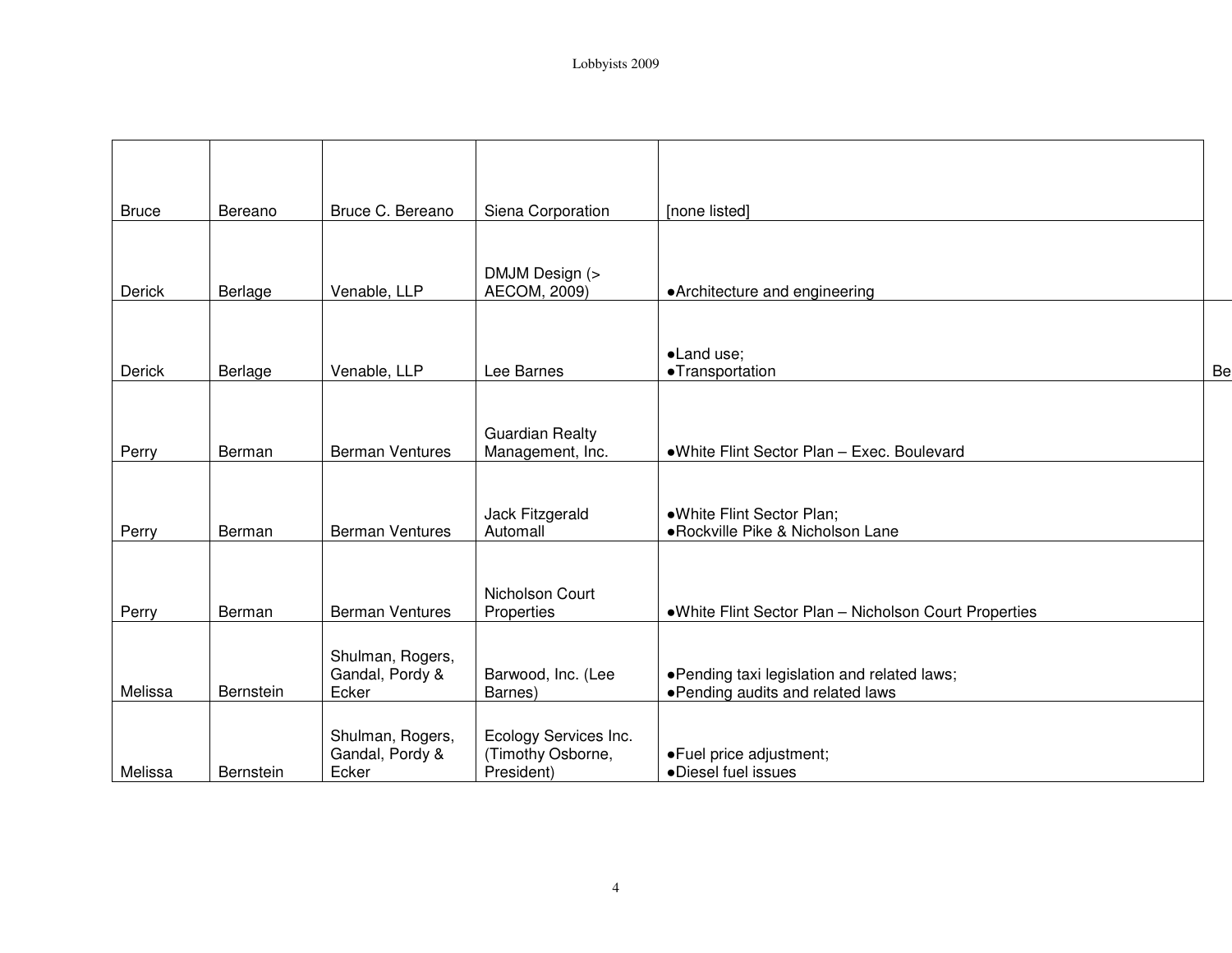| Melissa  | Bernstein        | Shulman, Rogers,<br>Gandal, Pordy &<br>Ecker | Potomac Disposal, Inc.<br>(Stan Levine)                             | •Fuel price adjustment<br>·Diesel fuel issues                                                                    |
|----------|------------------|----------------------------------------------|---------------------------------------------------------------------|------------------------------------------------------------------------------------------------------------------|
| Melissa  | Bernstein        | Shulman, Rogers,<br>Gandal, Pordy &<br>Ecker | Potomac Disposal, Inc.<br>(Stan Levine)                             | • Problems in connection with the Subdistrict B<br>·Diesel fuel issues                                           |
| Melissa  | Bernstein        | Shulman, Rogers,<br>Gandal, Pordy &<br>Ecker | Potomac Disposal, Inc.<br>(Stan Levine)                             | •Sadesky/Old Dover Road                                                                                          |
| Tanya M. | <b>Bernstein</b> | Furey, Doolan &<br>Abell, LLP                | Anheuser-Busch<br>Companies                                         | . All interests of Anheuser-Busch Companies, particularly those of sale and<br>distribution of beer and taxation |
| Ellen    | Bogage           | EB&A LLC                                     | Blue Star Group, Inc.;<br>Nicholson Properties,<br>LLC (Lee Barnes) | •White Flint Sector Plan                                                                                         |
| Ellen    | Bogage           | EB&A LLC                                     | Potomac Valley Brick                                                | •Council resolution regarding brick pavers in rights-of-way                                                      |
| Debra    | Borden           | Linowes and<br>Blocher, LLP                  | Academy Child<br>Development Center,<br>Inc.                        | • Growth Policy revisions affecting Academy's Special Exception                                                  |
| Debra    | Borden           | Linowes and<br>Blocher, LLP                  | Centex Homes, Inc.                                                  | •ASHA property                                                                                                   |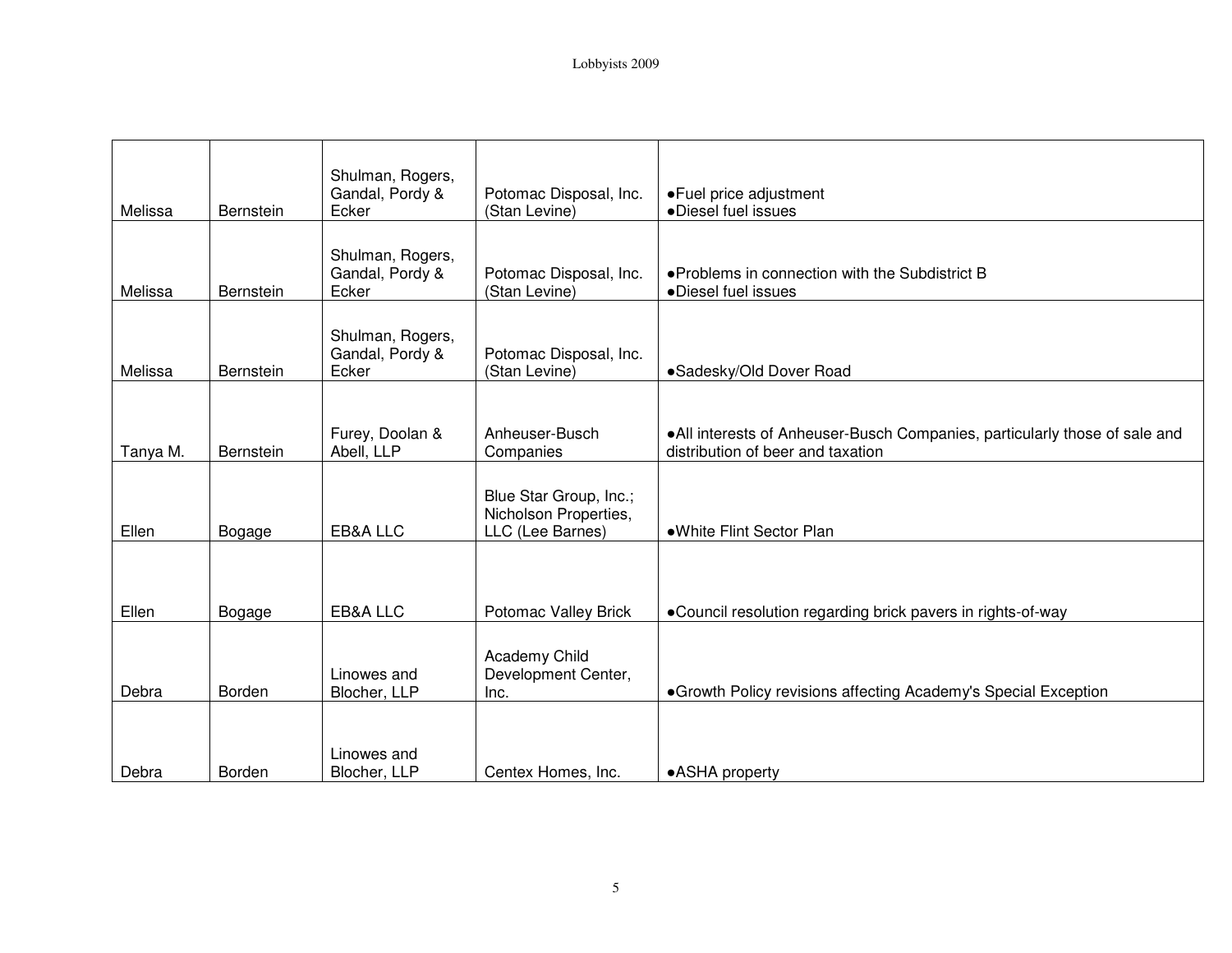| Debra | Borden | Linowes and<br>Blocher, LLP     | The Donohoe<br>Companies, Inc.                                          | ·Woodmont Properties;<br>•MPDU Legislation;<br>•Growth Policy                                                              |
|-------|--------|---------------------------------|-------------------------------------------------------------------------|----------------------------------------------------------------------------------------------------------------------------|
| Debra | Borden | Linowes and<br>Blocher, LLP     | Laurence Lipnick,<br><b>Battery Lane LLC</b><br>Partner                 | •Bethesda Property                                                                                                         |
| Debra | Borden | Linowes and<br>Blocher, LLP     | <b>Lipnick Construction</b><br>Company                                  | •[none given]                                                                                                              |
| Debra | Borden | Linowes & Blocher<br><b>LLP</b> | <b>Newland Communities</b><br>LLC/P/C                                   | •Clarksburg Town Center Development District (combined);<br>•Clarksburg Town Center Development District (solely Newlands) |
| Debra | Borden | Linowes & Blocher<br><b>LLP</b> | Percontee, Inc.                                                         | •Growth policy<br>•Life Sciences Village development - ZTA                                                                 |
| Debra | Borden | Linowes and<br>Blocher, LLP     | Ben Porto and Son,<br>Ltd., and Tri-State<br>Stone & Building<br>Supply | [none given]                                                                                                               |
| Debra | Borden | Linowes & Blocher<br><b>LLP</b> | Siena Development<br>Corporation                                        | ●ZTA 09-05:<br>·Burtonsville Overlay Zone                                                                                  |
| Debra | Borden | Linowes & Blocher<br><b>LLP</b> | <b>Valley Brook</b><br><b>Community Church</b>                          | ·Impervious Surface Area Limits in Special Protection Areas<br>• Recognition of pervious materials used                    |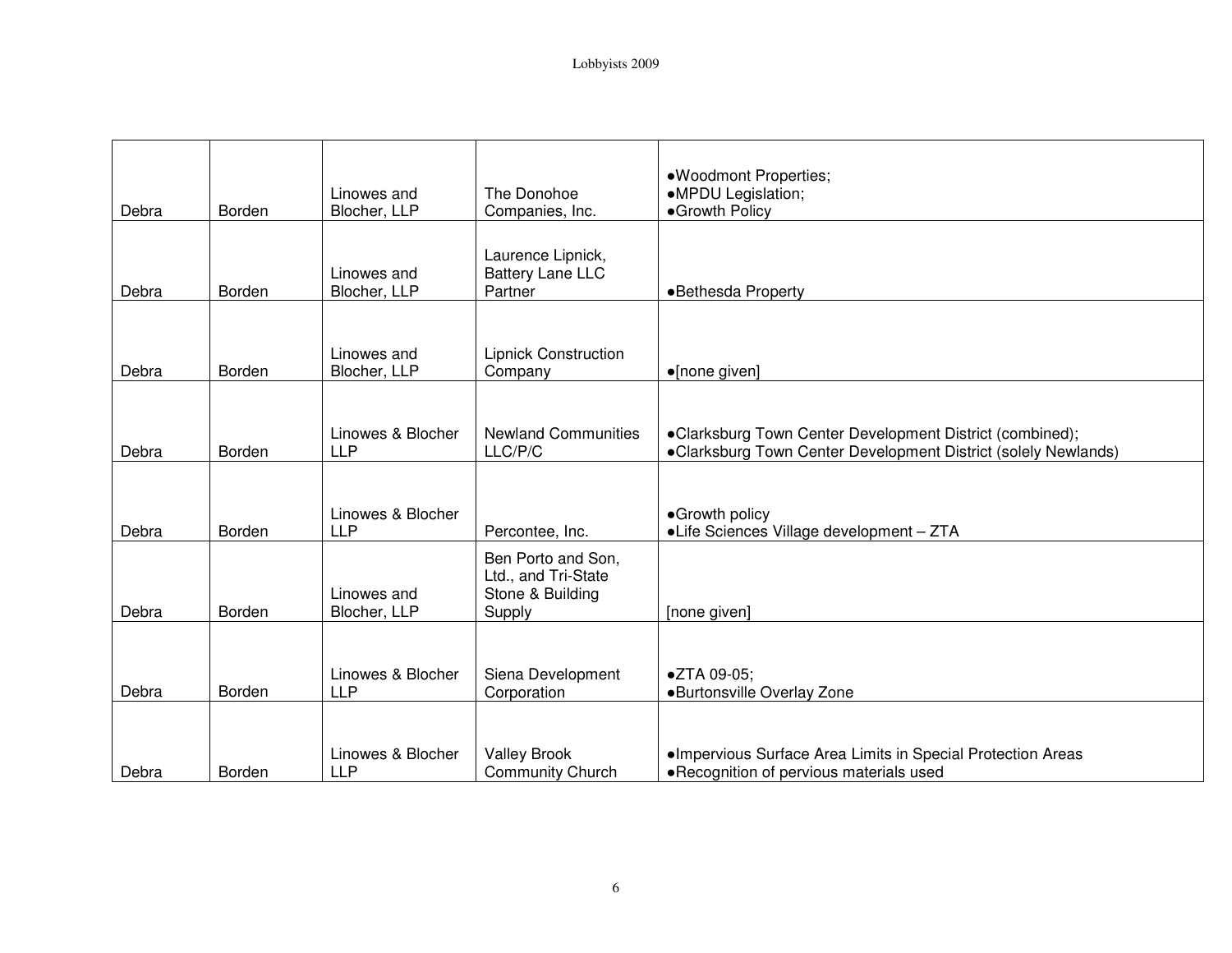| Jon    | <b>Bouker</b> | Arent Fox LLP                   | Jersey Central<br>Management           | •Federal utilization of real estate parcels in Montgomery County, MD                                                                                                                                                                                                              |
|--------|---------------|---------------------------------|----------------------------------------|-----------------------------------------------------------------------------------------------------------------------------------------------------------------------------------------------------------------------------------------------------------------------------------|
|        |               |                                 |                                        |                                                                                                                                                                                                                                                                                   |
|        |               |                                 |                                        |                                                                                                                                                                                                                                                                                   |
| Jon    | <b>Bouker</b> | Arent Fox LLP                   | <b>Willco Companies</b>                | . Federal utilization of real estate parcels in Montgomery County, MD                                                                                                                                                                                                             |
| Robert | Brewer, Jr.   | Lerch, Early &<br>Brewer, Chtd. | Adventist Healthcare,<br>Inc.          | . Relocation of Washington Adventist Hospital including zoning and<br>subdivision text amendments;<br>•Gaithersburg Vicinity Master Plan impacts on Shady Grove Life Sciences<br>Center including possible amendments to the Life Sciences Center Zone                            |
| Robert | Brewer, Jr.   | Lerch, Early &<br>Brewer, Chtd. | Adventist Healthcare,<br>Inc.          | . To advocate regarding owned and leased properties in the Shady Grove<br>Life Sciences Center affected by the revisions to the Gaithersburg Vicinity<br>Master Plan:<br>• Annual Growth Policy and moratorium legislation                                                        |
| Robert | Brewer, Jr.   | Lerch, Early &<br>Brewer, Chtd. | <b>Bozzuto Homes</b>                   | •Germantown Master Plan                                                                                                                                                                                                                                                           |
| Robert | Brewer, Jr.   | Lerch, Early &<br>Brewer, Chtd. | Hopkins & Porter<br>Construction, Inc. | .Water and sewer category change for Potomac Oaks Shopping Center                                                                                                                                                                                                                 |
| Robert | Brewer, Jr.   | Lerch, Early &<br>Brewer, Chtd. | Miller & Smith Land,<br>Inc.           | • Annual Growth Policy and related legislation including impact taxes and<br>credits;<br>•Zoning and land use regulatory actions affecting the development of the<br>Webb Tract:<br>•Contract, land acquisition, and other transaction matters affecting the Webb<br><b>Tract</b> |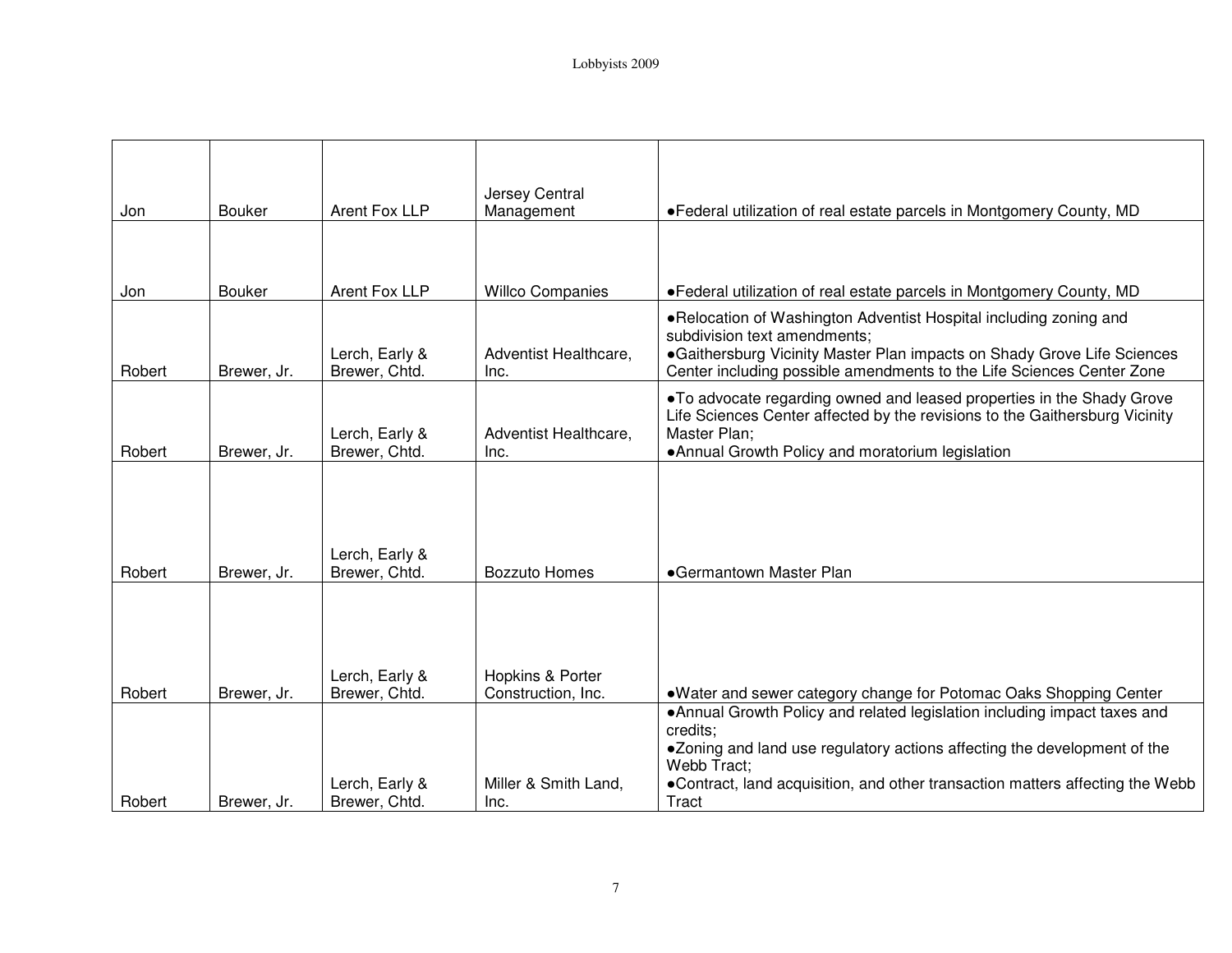|           |                  | Lerch, Early &                   | North Village-270                                          | •Germantown master plan                                                                                                                         |
|-----------|------------------|----------------------------------|------------------------------------------------------------|-------------------------------------------------------------------------------------------------------------------------------------------------|
| Robert    | Brewer, Jr.      | Brewer, Chtd.                    | <b>Limited Partnership</b>                                 | •Annual growth policy and moratorium legislation                                                                                                |
|           |                  |                                  |                                                            | •Development approvals and possible zoning text amendment for Cloverleaf<br>Center, a mixed use development on Century Boulevard in Germantown, |
|           |                  |                                  |                                                            | Maryland;                                                                                                                                       |
|           |                  | Lerch, Early &                   | <b>Trammel Crow</b>                                        | •Germantown Master Plan;                                                                                                                        |
| Robert    | Brewer, Jr.      | Brewer, Chtd.                    | Company                                                    | • Annual Growth Policy and moratorium legislation                                                                                               |
| Robert    | Brewer, Jr.      | Lerch, Early &<br>Brewer, Chtd.  | White Flint Associates,<br><b>LLLP</b>                     | •Zoning text amendments<br>•Growth policy<br>·White Flint sector plan                                                                           |
| Katherine | <b>Broderick</b> | Linowes and<br>Blocher, LLP      | <b>Bio-Med Realty Trust,</b><br>Inc.                       | •HGS site / Impact tax legislation                                                                                                              |
| Katherine | <b>Broderick</b> | Linowes & Blocher,<br><b>LLP</b> | <b>Boston Properties</b>                                   | •Tower Oaks/Impact tax legislation<br>•Washingtonian North/Impact tax legislation                                                               |
| Katherine | <b>Broderick</b> | Linowes & Blocher,<br><b>LLP</b> | Bozzuto & Associates<br>(AKA The Bozzuto<br>Group)         | •Christ Lutheran Church property                                                                                                                |
| Katherine | <b>Broderick</b> | Linowes and<br>Blocher, LLP      | <b>Newland Communities</b><br>and Terrabrook<br>Clarksburg | . Plan amendments, extensions, and alleged violations                                                                                           |
| Katherine | <b>Broderick</b> | Linowes and<br>Blocher, LLP      | Newland Communities,<br>LLC/P/C                            | •Clarksburg Town Center Development District (Combined);<br>•Clarksburg Town Center Development District (solely Newlands)                      |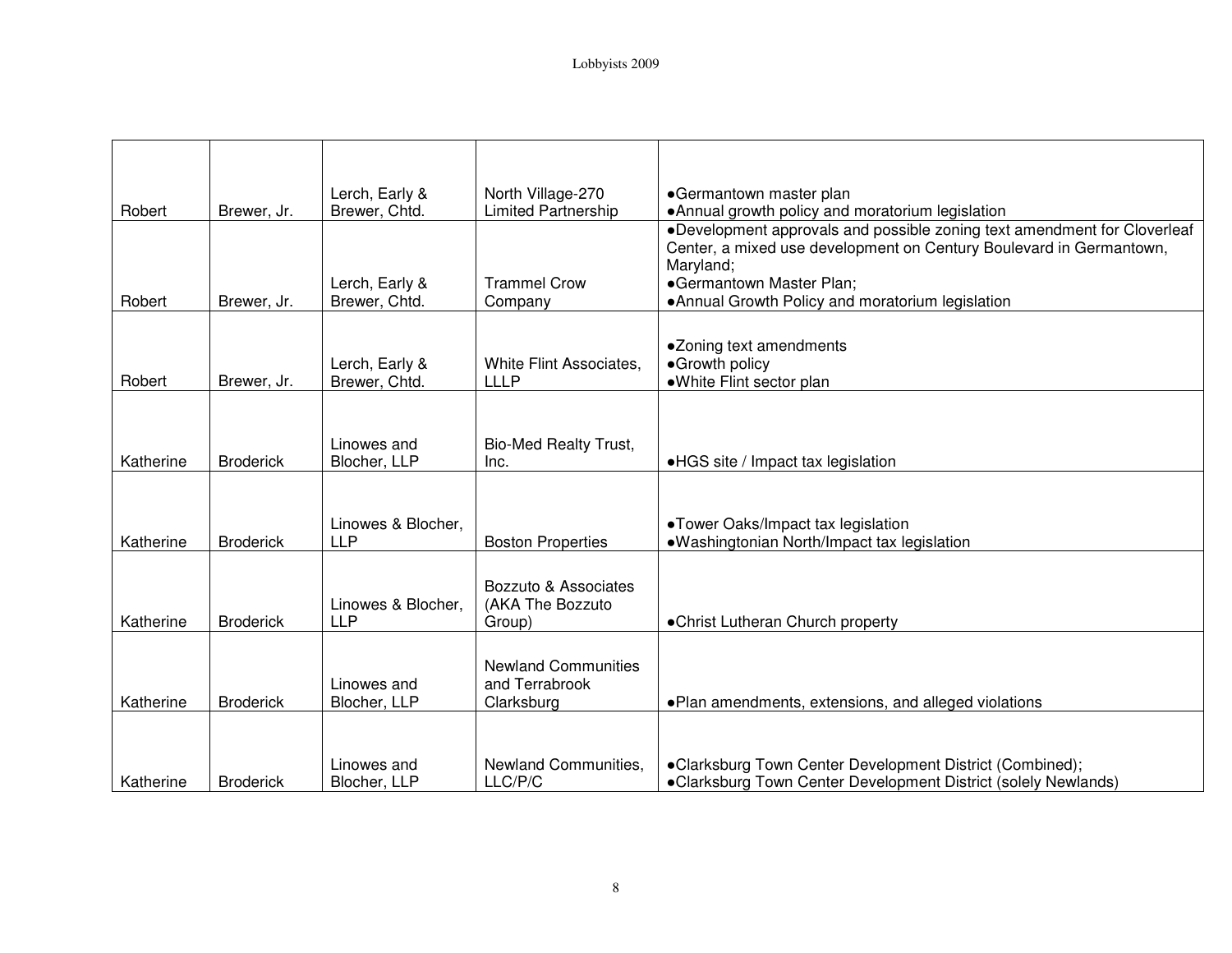| Todd D. | <b>Brown</b> | Linowes and<br>Blocher, LLP       | 11610-11620 Rockville<br>Pike Partnership                     | •White Flint Sector Plan                                                                                            |
|---------|--------------|-----------------------------------|---------------------------------------------------------------|---------------------------------------------------------------------------------------------------------------------|
|         |              |                                   |                                                               |                                                                                                                     |
| Todd D. | <b>Brown</b> | Linowes and<br>Blocher, LLP       | Fenton Development,<br>LLC                                    | . Potential amendments to Montgomery County Zoning Ordinance CBD<br>Zone and Fenton Village Overlay Zone provisions |
| Todd D. | <b>Brown</b> | Linowes and<br><b>Blocher LLP</b> | <b>Newland Communities</b><br>LLC and NNPII<br>Clarksburg LLC | .Proposed moratorium legislation (Subdivision Regulation Amendment No.<br>$06-03)$                                  |
| Todd D. | <b>Brown</b> | Linowes and<br>Blocher, LLP       | <b>Newland Communities</b><br>and Terrabrook<br>Clarksburg    | . Plan amendments, extensions, and alleged violations                                                               |
|         |              |                                   |                                                               |                                                                                                                     |
| Todd D. | <b>Brown</b> | Linowes and<br>Blocher, LLP       | <b>Newland Communities</b><br>LLC                             | • Attendance at hearings;<br>•Meeting with Staff and Council members                                                |
| Todd D. | <b>Brown</b> | Linowes and<br><b>Blocher LLP</b> | NNPII Clarksburg, LLC,<br>and Newland<br>Communities, LLC     | . Lobbying activities associated with Bill 13/38-07 (Moderately Priced<br>Housing - amendments)                     |
|         |              |                                   |                                                               |                                                                                                                     |
| Todd D. | Brown        | Linowes and<br><b>Blocher LLP</b> | <b>Silver Spring Moose</b><br>Lodge No. 658                   | •Zoning Text Amendment for I-4 Zone and other matters related to<br>Philadelphia Avenue property                    |
| Todd D. | Brown        | Linowes and<br>Blocher, LLP       | Triumph Development,<br><b>LLC</b>                            | .Woodmont Triangle Sector Plan Amendment and Zoning Text Amendment<br>05-08                                         |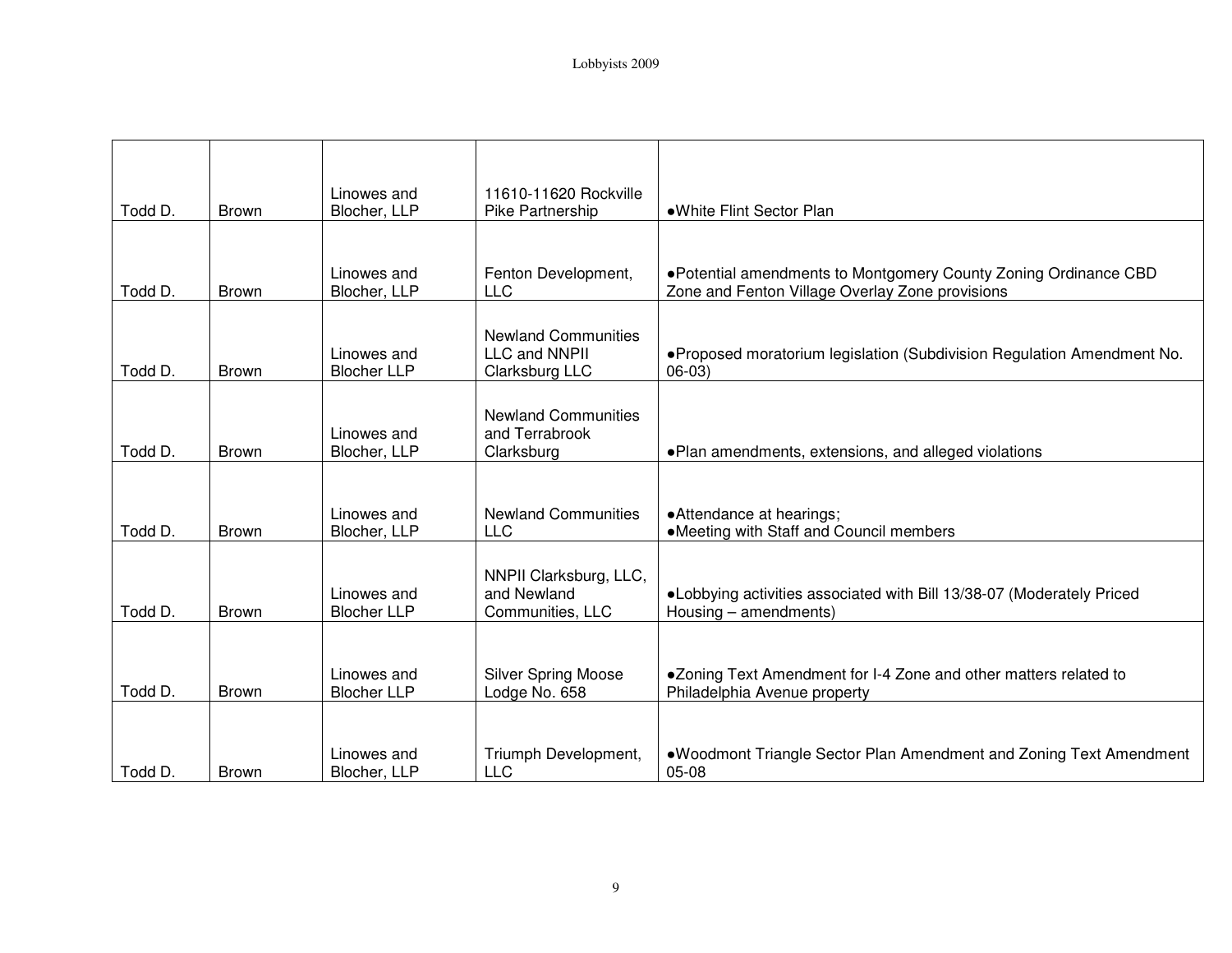| Eileen | Cahill  | Holy Cross Hospital         | <b>Holy Cross Hospital</b>                         | •Germantown Master Plan & Zoning Text Amendment<br>• Access to health care issues in Montgomery County              |
|--------|---------|-----------------------------|----------------------------------------------------|---------------------------------------------------------------------------------------------------------------------|
| Diane  | Cameron |                             | <b>Audubon Naturalist</b><br>Society               | • Environmental matters, transportation and infrastructure;<br>•Stormwater<br>•Land use and master plans<br>•Zoning |
| Yum Yu | Cheng   | Linowes and<br>Blocher, LLP | Abbey Road Property<br>Group                       | •Nonconforming use issue                                                                                            |
| Yum Yu | Cheng   | Linowes and<br>Blocher, LLP | ARF Wheaton, LLC                                   | •Nonconforming use issue                                                                                            |
| Yum Yu | Cheng   | Linowes and<br>Blocher, LLP | Bozzuto & Associates<br>(AKA The Bozzuto<br>Group) | • Christ Lutheran Church property                                                                                   |
| Yum Yu | Cheng   | Linowes and<br>Blocher, LLP | <b>Centex Homes</b>                                | •Zoning map amendment, MPDU legislation                                                                             |
| Yum Yu | Cheng   | Linowes and<br>Blocher, LLP | Centex Homes, Inc.                                 | ·Good Counsel property                                                                                              |
| Yum Yu | Cheng   | Linowes and<br>Blocher, LLP | Clark Enterprises, Inc.                            | • Rolling Hills                                                                                                     |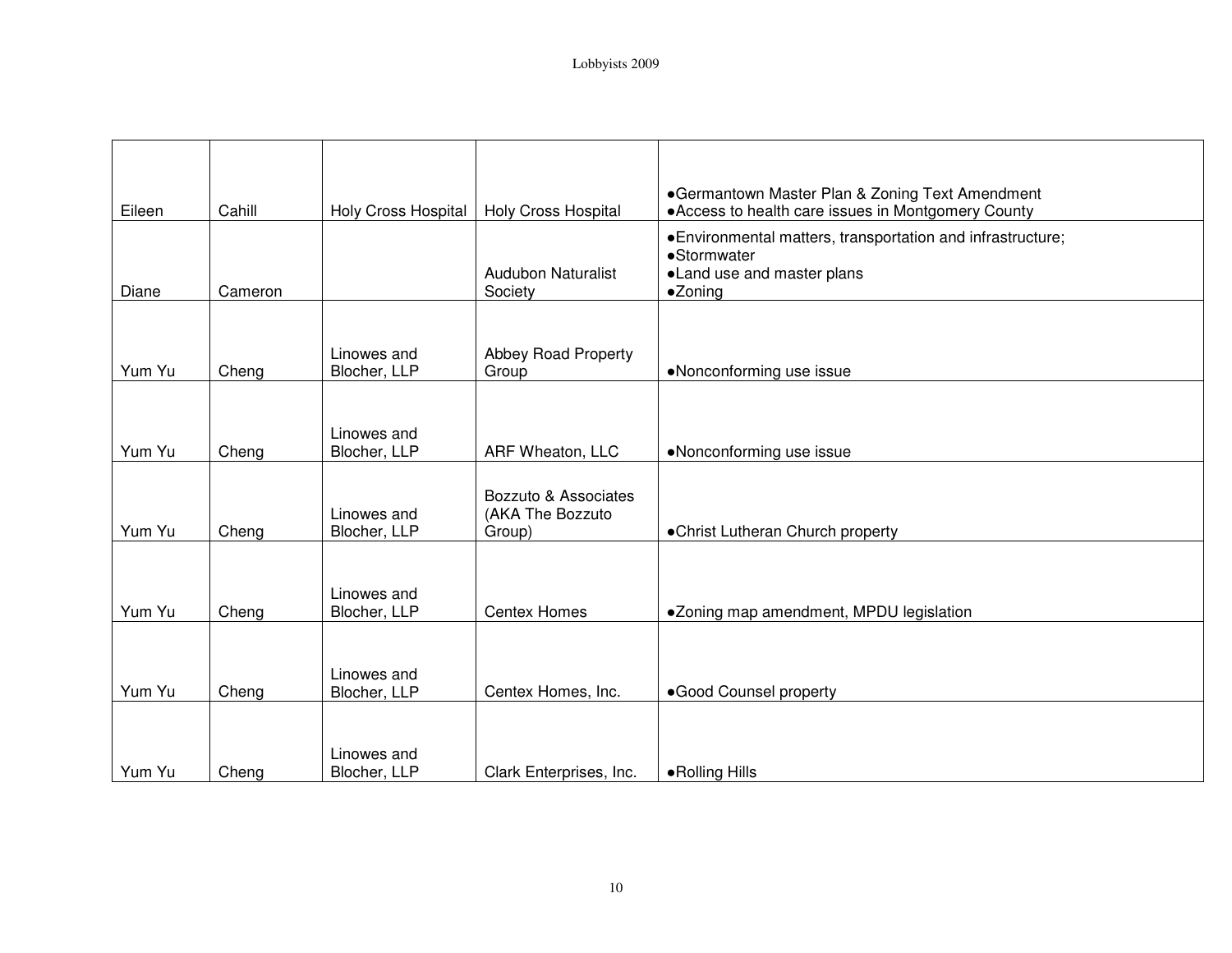| Yum Yu    | Cheng     | Linowes and<br>Blocher, LLP       | Foulger-Pratt<br>Companies                                        | •Montgomery College Germantown Campus                                                                                                                                                                |
|-----------|-----------|-----------------------------------|-------------------------------------------------------------------|------------------------------------------------------------------------------------------------------------------------------------------------------------------------------------------------------|
|           |           |                                   |                                                                   |                                                                                                                                                                                                      |
| Yum Yu    | Cheng     | Linowes and<br>Blocher, LLP       | Foulger-Pratt<br>Companies                                        | •Ourisman property                                                                                                                                                                                   |
|           |           |                                   |                                                                   |                                                                                                                                                                                                      |
| C. Robert | Dalrymple | Linowes and<br><b>Blocher LLP</b> | The Bernstein<br>Companies                                        | •CBD zone amendment                                                                                                                                                                                  |
| C. Robert | Dalrymple | Linowes and<br><b>Blocher LLP</b> | The Chevy Chase Land<br>Company of<br>Montgomery Co.,<br>Maryland | •(1) County Council review and recommendation concerning the AA/DEIS<br>for the Purple Line;<br>•(2) County Council review and approval of a Functional Master Plan for the<br>Purple Line alignment |
|           |           |                                   |                                                                   |                                                                                                                                                                                                      |
| C. Robert | Dalrymple | Linowes and<br><b>Blocher LLP</b> | Halpine Park, LLC                                                 | •Twinbrook section plan;<br>•Limited master plan amendment                                                                                                                                           |
|           |           |                                   |                                                                   |                                                                                                                                                                                                      |
| C. Robert | Dalrymple | Linowes and<br><b>Blocher LLP</b> | Holy Cross Hospital                                               | •Germantown Master Plan & Zoning Text Amendment                                                                                                                                                      |
|           |           |                                   |                                                                   |                                                                                                                                                                                                      |
| C. Robert | Dalrymple | Linowes and<br><b>Blocher LLP</b> | <b>Matan Companies</b>                                            | •Master plan and zoning text amendment                                                                                                                                                               |
|           |           |                                   |                                                                   |                                                                                                                                                                                                      |
| C. Robert | Dalrymple | Linowes and<br><b>Blocher LLP</b> | Michael, LLC                                                      | •Studio Plaza - Parking Lot 3                                                                                                                                                                        |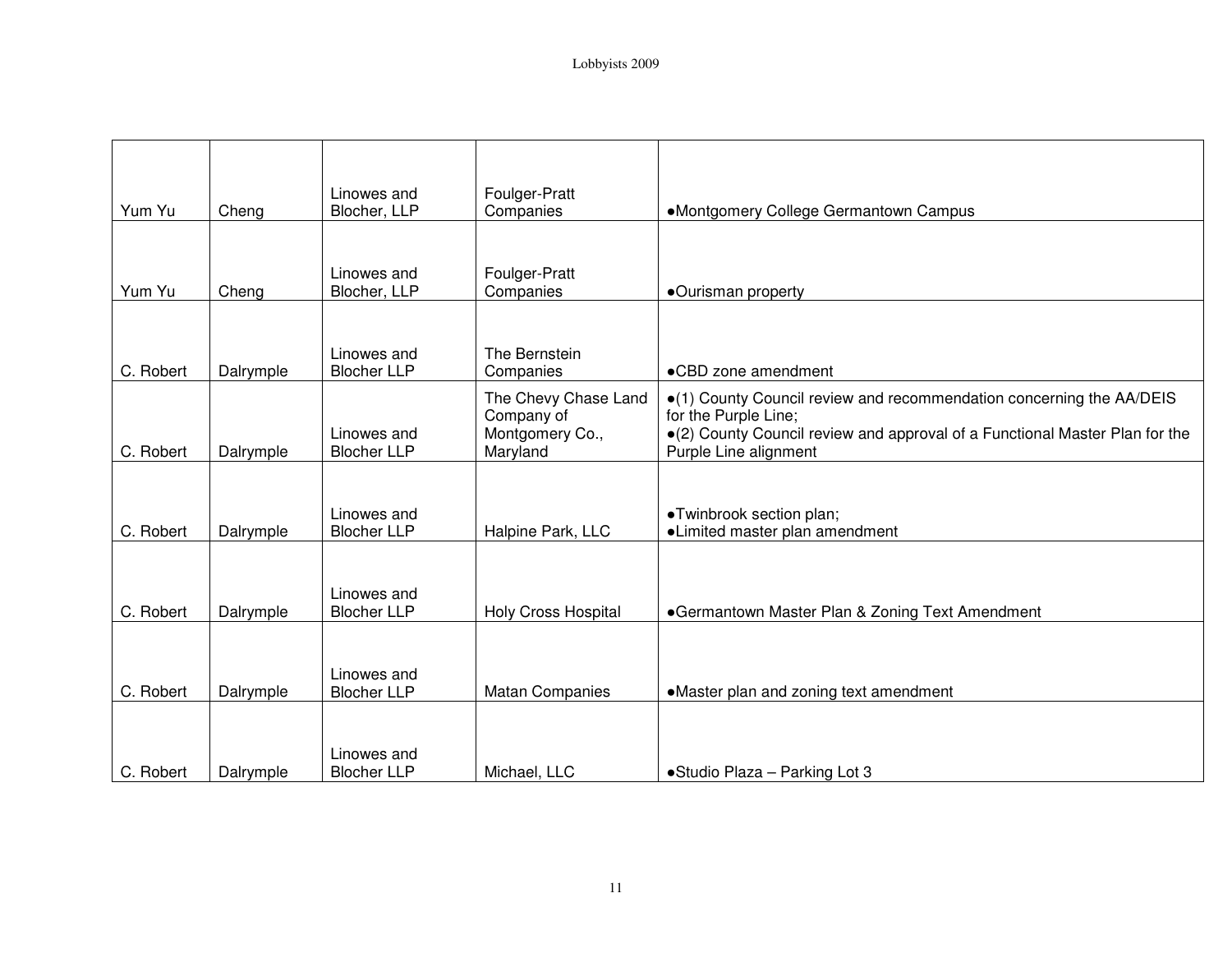|            |                   | Linowes and                       |                                                                   | •Clarksburg Maryland Development District;                                                                                                                                                           |
|------------|-------------------|-----------------------------------|-------------------------------------------------------------------|------------------------------------------------------------------------------------------------------------------------------------------------------------------------------------------------------|
| C. Robert  | Dalrymple         | <b>Blocher LLP</b>                | <b>Newland Communities</b>                                        | . Bill 36-07, proposed amendment to Montgomery County Code                                                                                                                                           |
| C. Robert  | Dalrymple         | Linowes & Blocher<br><b>LLP</b>   | Siena Development<br>Corporation                                  | ●ZTA 09-01                                                                                                                                                                                           |
| C. Robert  | Dalrymple         | Linowes and<br><b>Blocher LLP</b> | Somerset Development                                              | •Twinbrook Sector Plan                                                                                                                                                                               |
| Douglas C. | Delano            | Newland<br>Communities            | <b>Newland Communities</b>                                        | •Clarksburg Maryland Development District<br>. Bill 36-07, proposed amendment to Montgomery County Code                                                                                              |
| Heather    | <b>Dlhopolsky</b> | Linowes and<br><b>Blocher LLP</b> | <b>BioMed Realty Trust,</b><br>Inc.                               | •HGS site / Impact tax legislation                                                                                                                                                                   |
| Heather    | Dlhopolsky        | Linowes and<br><b>Blocher LLP</b> | <b>Boston Properties</b>                                          | •Tower Oaks/Impact tax legislation;<br>•Washingtonian North/Impact tax legislation                                                                                                                   |
| Heather    | Dlhopolsky        | Linowes and<br><b>Blocher LLP</b> | The Chevy Chase Land<br>Company of<br>Montgomery Co.,<br>Maryland | •(1) County Council review and recommendation concerning the AA/DEIS<br>for the Purple Line;<br>•(2) County Council review and approval of a Functional Master Plan for the<br>Purple Line alignment |
| Heather    | <b>Dihopolsky</b> | Linowes and<br><b>Blocher LLP</b> | <b>Holy Cross Hospital</b>                                        | •Germantown Master Plan & Zoning Text Amendment                                                                                                                                                      |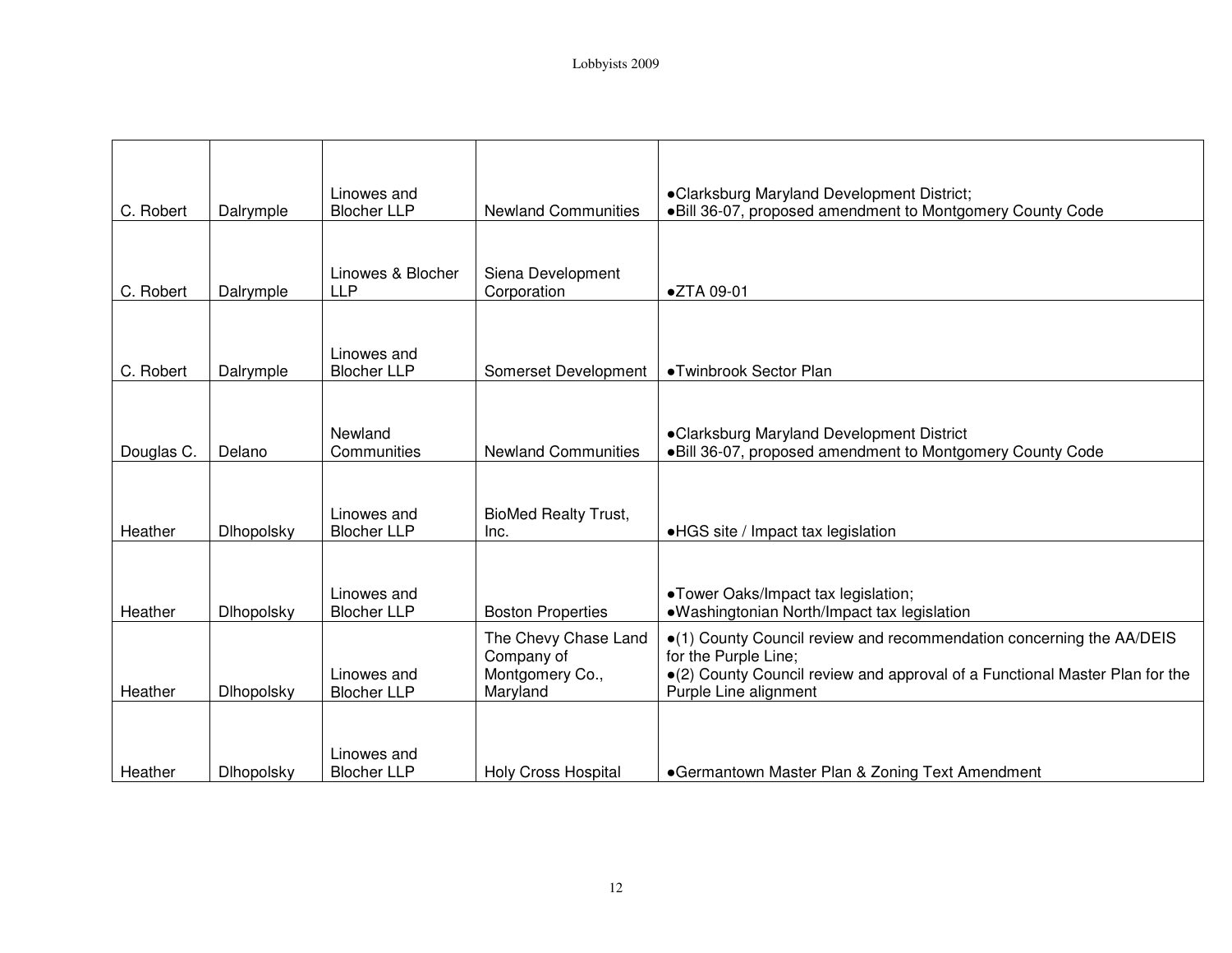| Heather    | Dlhopolsky | Linowes and<br><b>Blocher LLP</b> | Michael, LLC                                                 | • Studio Plaza - Parking Lot 3                                                                                                                                                                                                                                                                                                                                                                                                                                                                                                        |
|------------|------------|-----------------------------------|--------------------------------------------------------------|---------------------------------------------------------------------------------------------------------------------------------------------------------------------------------------------------------------------------------------------------------------------------------------------------------------------------------------------------------------------------------------------------------------------------------------------------------------------------------------------------------------------------------------|
|            |            |                                   |                                                              |                                                                                                                                                                                                                                                                                                                                                                                                                                                                                                                                       |
| Heather    | Dlhopolsky | Linowes & Blocher<br><b>LLP</b>   | Percontee, Inc.                                              | •Growth policy<br>•Life Sciences Village development - ZTA                                                                                                                                                                                                                                                                                                                                                                                                                                                                            |
|            |            | Furey, Doolan &                   | Anheuser-Busch                                               | . All interests of Anheuser-Busch Companies, particularly those of sale and                                                                                                                                                                                                                                                                                                                                                                                                                                                           |
| Devin John | Doolan     | Abell, LLP                        | Companies                                                    | distribution of beer and taxation.                                                                                                                                                                                                                                                                                                                                                                                                                                                                                                    |
| Devin John | Doolan     | Furey, Doolan &<br>Abell, LLP     | Columbia Country Club                                        | •Monitor all legislation regarding transit in Montgomery County MD;<br>•Monitor all potential legislation enactments impacting the Purple Line and<br>other transportation endeavors                                                                                                                                                                                                                                                                                                                                                  |
| Devin John | Doolan     | Furey, Doolan &<br>Abell, LLP     | The Franklin Schools,<br>c/o Metro Montessori,<br><b>LLC</b> | •Support for Science City and JHU development of Belward Campus and<br>use of historic farm for school expansion                                                                                                                                                                                                                                                                                                                                                                                                                      |
| Devin John | Doolan     | Furey, Doolan &<br>Abell, LLP     | Roman Catholic<br>Archdiocese of<br>Washington               | •Monitoring and testifying to the zoning in respect of land use regulations<br>and proposed changes to the zoning and subdivision ordinances<br>•Commenting upon executive and legislative proposals pertaining to Special<br>Exceptions and the development review process.<br>• Participation in the appropriations process as it affects social services and<br>affordable housing.<br>. Representing the interests of the religious corporation on any issue that<br>may come before County Council and/or Executive Departments. |
| Devin John | Doolan     | Furey, Doolan &<br>Abell, LLP     | Veolia Transportation,<br>Inc.                               | •Meet with Montgomery County Officials concerning the Employer's position<br>on transportation issues, including taxi service and permitting issues                                                                                                                                                                                                                                                                                                                                                                                   |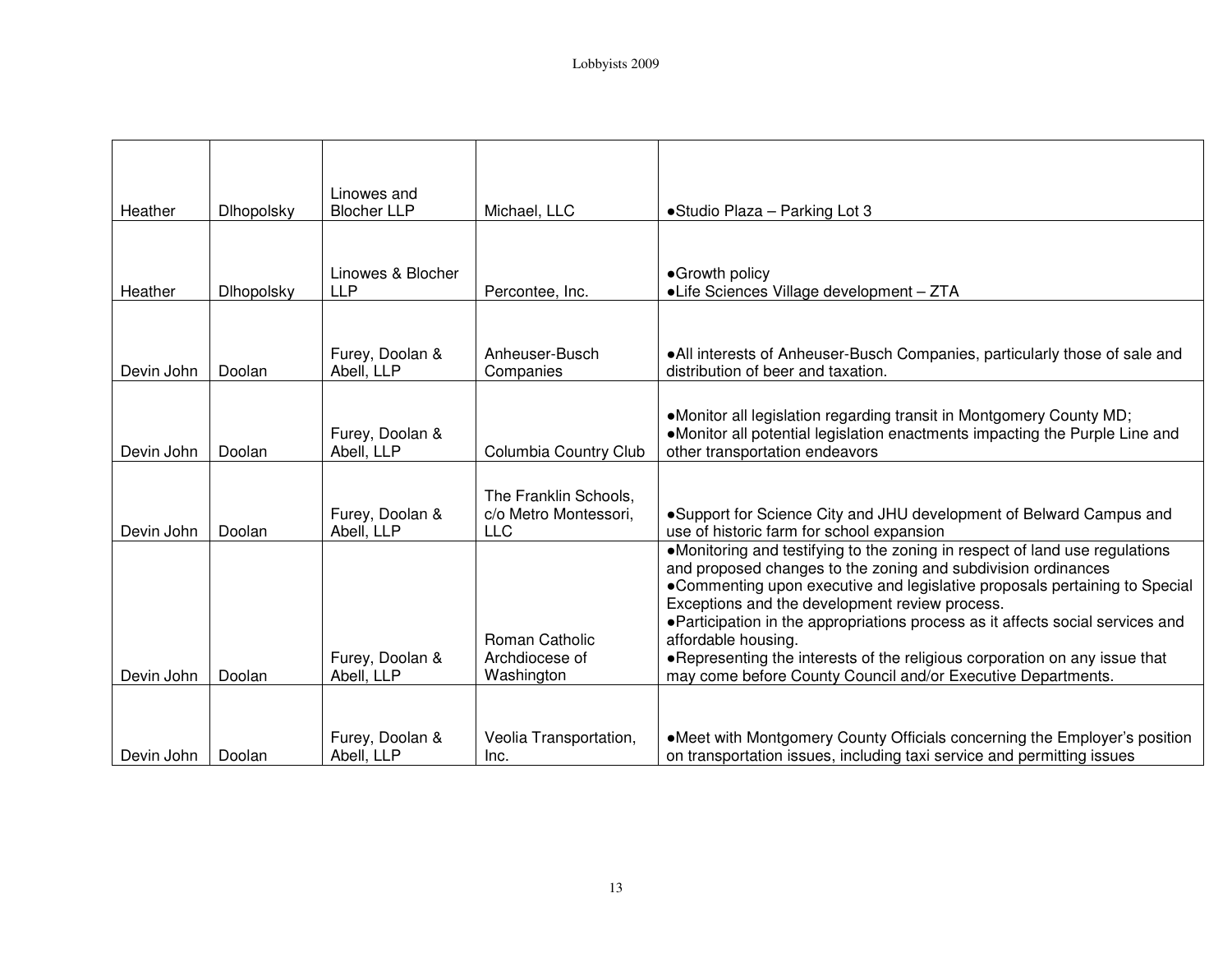|            |           | Furey, Doolan &                                    |                                                       | . Represent interests of Westfield, LLC in the redevelopment of Wheaton                                                                                                                                                                                                                                                                                                                                                                                                                     |
|------------|-----------|----------------------------------------------------|-------------------------------------------------------|---------------------------------------------------------------------------------------------------------------------------------------------------------------------------------------------------------------------------------------------------------------------------------------------------------------------------------------------------------------------------------------------------------------------------------------------------------------------------------------------|
| Devin John | Doolan    | Abell, LLP                                         | Westfield, LLC                                        | Plaza before all agencies of government                                                                                                                                                                                                                                                                                                                                                                                                                                                     |
| Timothy    | Dugan     | Shulman, Rogers,<br>Gandal, Pordy &<br>Ecker, P.A. | Danac Corporation                                     | •Gaithersburg West Master Plan and Corridor Cities Transitway Alignment                                                                                                                                                                                                                                                                                                                                                                                                                     |
| Alicia     | Dugay     | Linowes & Blocher<br><b>LLP</b>                    | <b>Newland Communities</b><br>LLC/P/C                 | •Clarksburg Town Center Development District (combined);<br>•Clarksburg Town Center Development District (solely Newlands)                                                                                                                                                                                                                                                                                                                                                                  |
| Stephen P. | Elmendorf | Linowes & Blocher<br><b>LLP</b>                    | Abbey Road Property<br>Group                          | •Nonconforming use issue                                                                                                                                                                                                                                                                                                                                                                                                                                                                    |
| Stephen P. | Elmendorf | Linowes & Blocher<br><b>LLP</b>                    | LCOR, Inc.                                            | •White Flint sector plan                                                                                                                                                                                                                                                                                                                                                                                                                                                                    |
| Stephen P. | Elmendorf | Linowes & Blocher<br><b>LLP</b>                    | Percontee, Inc.                                       | •Growth policy<br>•Life Sciences Village development - ZTA                                                                                                                                                                                                                                                                                                                                                                                                                                  |
| Michael    | Fowler    | <b>Michael Fowler</b>                              | <b>Constellation Energy</b><br>Group, Inc./Paul Allen | ·All legislative and executive action affecting competitive energy companies,<br>electric and gas public utilities, wholesale power companies, retail electricity<br>and natural gas suppliers, the generation, marketing, and trading of power,<br>power projects, energy and energy-related products and services, nuclear<br>consulting services, commercial and residential heating and air conditioning<br>systems, home products and services, financial investments, and real estate |
| David D.   | Freishtat | Shulman, Rogers,<br>Gandal, Pordy &<br>Ecker, P.A. | Covenant Village, LLC                                 | •Zoning text amendment                                                                                                                                                                                                                                                                                                                                                                                                                                                                      |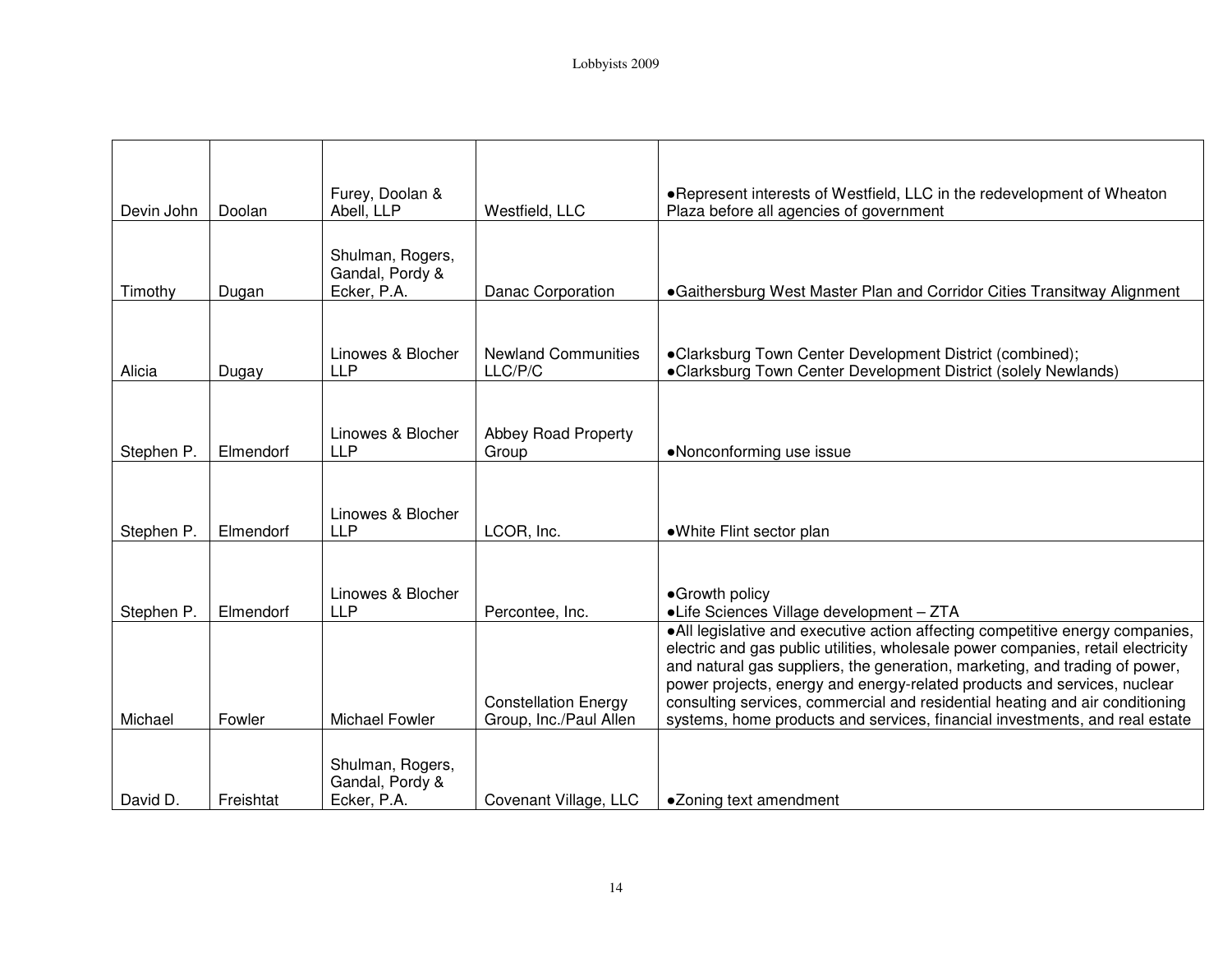| David D. | Freishtat | Shulman, Rogers,<br>Gandal, Pordy &<br>Ecker, P.A. | <b>Gunners Lake Thirteen</b><br><b>Limited Partnership</b> | •Germantown Master Plan                                      |
|----------|-----------|----------------------------------------------------|------------------------------------------------------------|--------------------------------------------------------------|
|          |           |                                                    | A.R. Kronstadt Realty                                      |                                                              |
|          |           |                                                    | Investors, Inc. (agent                                     |                                                              |
|          |           |                                                    | for Randolph Buildings                                     |                                                              |
|          |           | Shulman, Rogers,                                   | LP, Randolph<br>Properties LP,                             |                                                              |
|          |           | Gandal, Pordy &                                    | Randolph Properties                                        |                                                              |
| David D. | Freishtat | Ecker, P.A.                                        | Inc.)                                                      | •White Flint Sector Plan                                     |
|          |           |                                                    |                                                            |                                                              |
|          |           | Shulman, Rogers,                                   |                                                            |                                                              |
| David D. | Freishtat | Gandal, Pordy &                                    | Lindsay Management,                                        |                                                              |
|          |           | Ecker, P.A.<br>Apartment and                       | Inc.                                                       | •Zoning and land use                                         |
|          |           | Office Building                                    |                                                            |                                                              |
|          |           | Association of                                     | Apartment and Office                                       |                                                              |
|          |           | Greater                                            | <b>Building Association of</b>                             |                                                              |
| Zachary  | Fried     | Washington                                         | Greater Washington                                         | • Real estate issues                                         |
|          |           |                                                    |                                                            | •Battery Lane District                                       |
|          |           | Shulman, Rogers,                                   | Aldon Management                                           | • Sectional Map amendments<br>•Woodmont Triangle Sector Plan |
|          |           | Gandal, Pordy &                                    | Corporation / 7900                                         | •Zoning Text amendments                                      |
| Larry N. | Gandal    | Ecker, P.A.                                        | Asscoiates                                                 | •MDPU legislation                                            |
|          |           |                                                    |                                                            |                                                              |
|          |           |                                                    |                                                            |                                                              |
|          |           |                                                    | Jack Fitzgerald                                            | .White Flint Sector Plan;                                    |
| Esther   | Gelman    | <b>Berman Ventures</b>                             | Automall                                                   | ·Rockville Pike & Nicholson Lane                             |
|          |           |                                                    |                                                            |                                                              |
|          |           |                                                    |                                                            |                                                              |
| Erin E.  | Girard    | Linowes and<br>Blocher, LLP                        | David Aaronson                                             | •Wheaton property;<br>•Wheaton Master Plan                   |
|          |           |                                                    |                                                            |                                                              |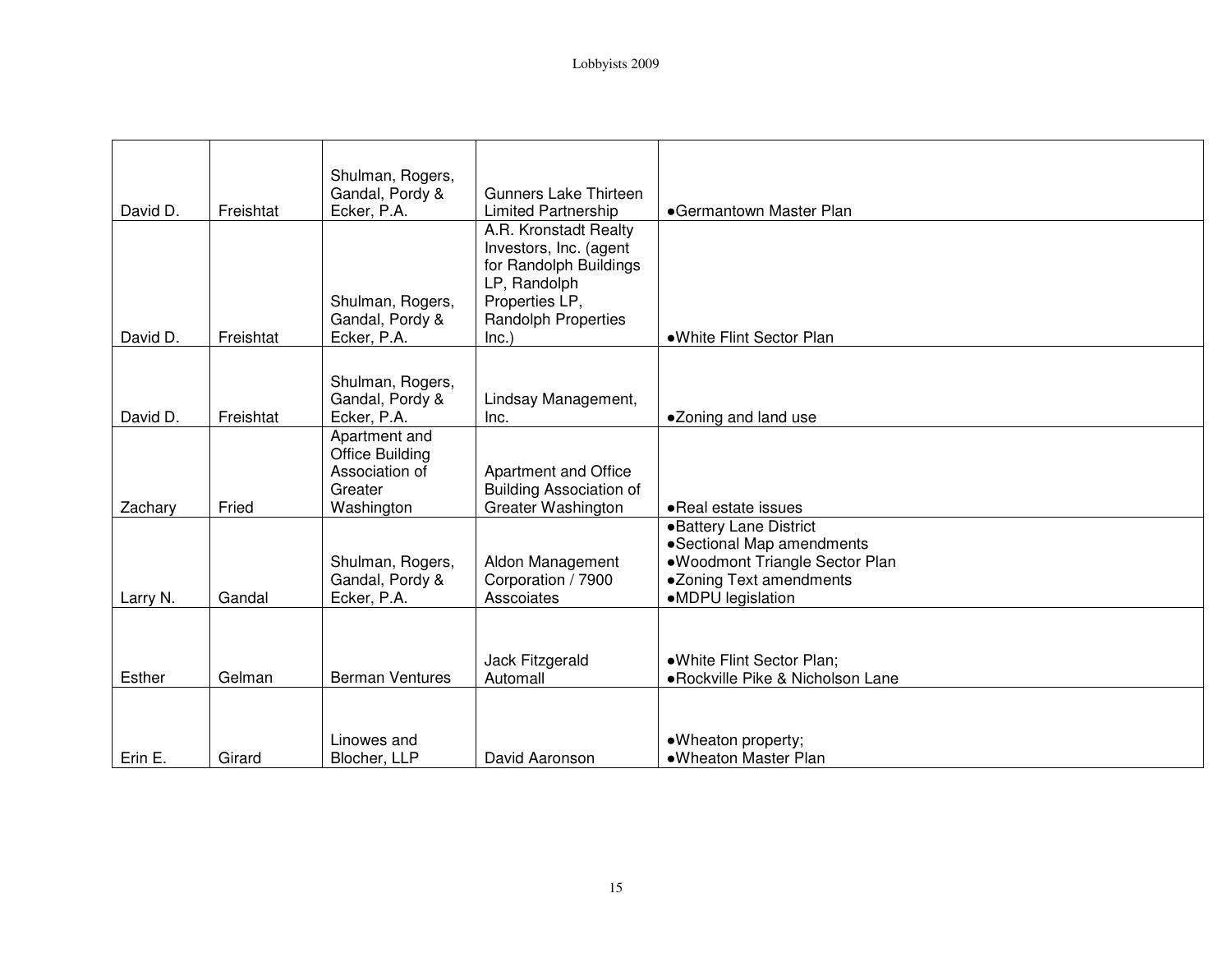| Erin E. | Girard | Linowes and<br>Blocher, LLP | Casey Management                | •Sunrise Farm                                    |
|---------|--------|-----------------------------|---------------------------------|--------------------------------------------------|
|         |        |                             |                                 |                                                  |
| Erin E. | Girard | Linowes and<br>Blocher, LLP | Centex Homes, Inc.              | •ASHA property                                   |
|         |        |                             |                                 |                                                  |
| Erin E. | Girard | Linowes and<br>Blocher, LLP | Home Properties                 | ·Falkland Chase Development                      |
|         |        |                             |                                 |                                                  |
| Erin E. | Girard | Linowes and<br>Blocher, LLP | Mary, Jane, and<br>Douglas King | •Sale of Damascus Farm;<br>•Damascus Master Plan |
|         |        |                             |                                 |                                                  |
| Erin E. | Girard | Linowes and<br>Blocher, LLP | The Peterson<br>Companies       | • Silver Spring residential development          |
|         |        |                             |                                 |                                                  |
| Erin E. | Girard | Linowes and<br>Blocher, LLP | Pulte Home<br>Corporation       | •Ten-Mile Creek                                  |
|         |        |                             |                                 |                                                  |
| Erin E. | Girard | Linowes and<br>Blocher, LLP | Stellar Management              | •The Enclave development                         |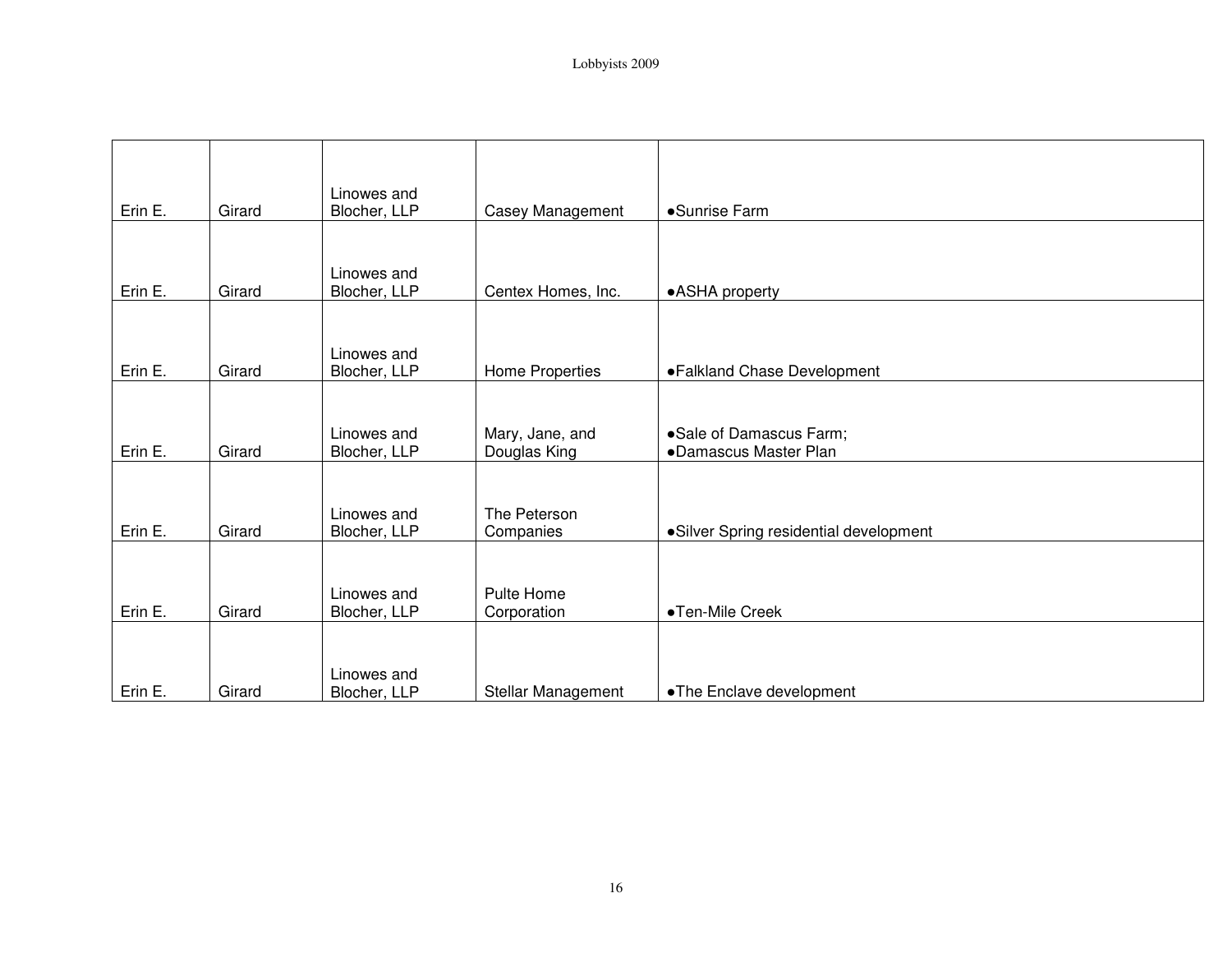| Barbara         | Goldberg<br>Goldman | Quorum, LLC                                        | Burtonsville Land, LLP<br>(Siena Corp.)                              | •Land use                                                                                                                                        |
|-----------------|---------------------|----------------------------------------------------|----------------------------------------------------------------------|--------------------------------------------------------------------------------------------------------------------------------------------------|
|                 |                     |                                                    |                                                                      |                                                                                                                                                  |
| Barbara         | Goldberg<br>Goldman | Quorum, LLC                                        | Tenacity                                                             | •Hampshire Towers; Affordable housing; mixed use/mixed income<br>developments                                                                    |
|                 |                     |                                                    |                                                                      |                                                                                                                                                  |
| Barbara         | Goldberg<br>Goldman | Quorum, LLC                                        | <b>Willco Companies</b>                                              | • Land us and mixed use and mixed income developments                                                                                            |
|                 |                     | Shulman, Rogers,<br>Gandal, Pordy &                |                                                                      | •Zoning Text Amendment 09-03                                                                                                                     |
| Larry A.        | Gordon              | Ecker, P.A.                                        | Copeland Trucking, Inc.                                              | • Land use matters related to ZTA 09-03                                                                                                          |
| Larry           | Gordon              | Shulman, Rogers,<br>Gandal, Pordy &<br>Ecker, P.A. | <b>Eastern Diversified</b><br>Properties, Inc.                       | •Master Plans<br>•Zoning<br>•Land use development and approvals<br>• Matters related to the above                                                |
| Larry A.        | Gordon              | Shulman, Rogers,<br>Gandal, Pordy &<br>Ecker, P.A. | Land Fair Properties,<br>LLC, T/A Reliable<br>Properties             | •Takoma/Langley Transit Center<br>Acquisition and land use matters associated therewith<br>•Related matters                                      |
| Ron             | Halber              | Jewish Community<br><b>Relations Council</b>       | Jewish Community<br><b>Relations Council</b>                         | ·HHS, multicultural concerns<br>$\bullet$ Grants<br>• Arts and humanities<br>• Education                                                         |
| George<br>Keith | Haller              | Potomac<br>Incorporated                            | The Chevy Chase Land<br>Company of<br>Montgomery County,<br>Maryland | •County Council review and recommendation for AA/DEIS Purple Line;<br>•T&E committee review on Jan. 22, 2009<br>•Council action on Jan. 29, 2009 |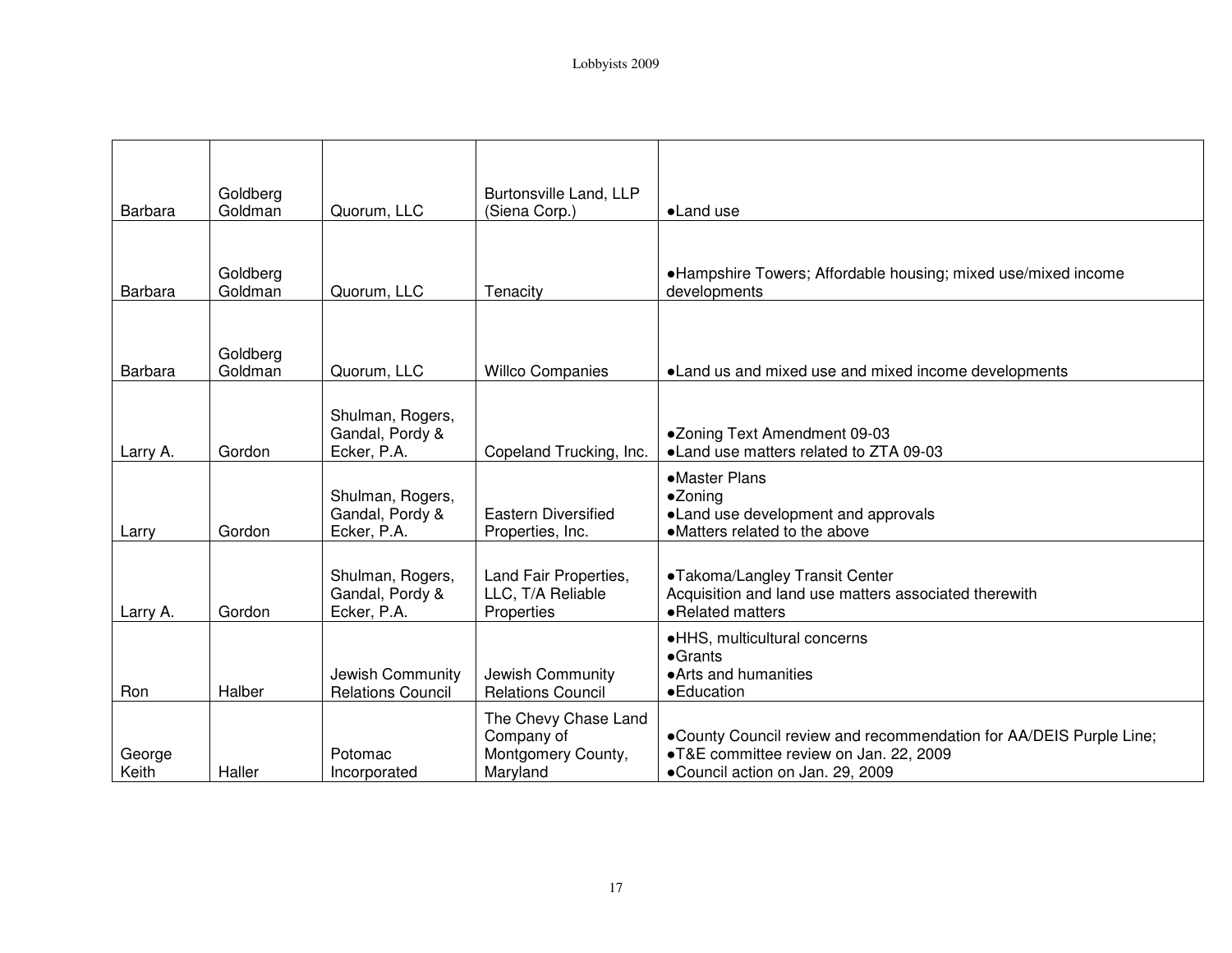| Patricia A. | Harris | Holland & Knight,<br><b>LLP</b> | Eakin/Youngentob<br>Associates | •Zoning and land use                                    |
|-------------|--------|---------------------------------|--------------------------------|---------------------------------------------------------|
|             |        |                                 |                                |                                                         |
|             |        | Holland & Knight,               |                                |                                                         |
| Patricia A. | Harris | <b>LLP</b>                      | Emily Sherman                  | . Work to defeat pending HPC legislation                |
|             |        |                                 |                                |                                                         |
|             |        | Holland & Knight,               | Adventist HealthCare,          |                                                         |
| Robert R.   | Harris | <b>LLP</b>                      | Inc.                           | • Land use and hospital regulatory matters              |
|             |        |                                 |                                |                                                         |
|             |        | Holland & Knight,               | Eakin/Youngentob               |                                                         |
| Robert R.   | Harris | <b>LLP</b>                      | Associates                     | •Zoning and land use                                    |
|             |        |                                 |                                |                                                         |
|             |        |                                 |                                |                                                         |
| Robert R.   | Harris | Holland & Knight,<br><b>LLP</b> | Emily Sherman                  | . Work to defeat pending HPC legislation                |
|             |        |                                 |                                |                                                         |
|             |        |                                 | <b>Keating Development</b>     |                                                         |
|             |        | Holland & Knight,               | Company (Frank J.              | •Text amendments;                                       |
| Robert R.   | Harris | <b>LLP</b>                      | Poli)                          | •General land use matters                               |
|             |        |                                 |                                |                                                         |
|             |        |                                 |                                |                                                         |
| Robert R.   | Harris | Holland & Knight,<br><b>LLP</b> | Meridian Group                 | . Real estate and development matters                   |
|             |        |                                 |                                |                                                         |
|             |        |                                 |                                |                                                         |
|             |        | Holland & Knight,               |                                |                                                         |
| Robert      | Harris | <b>LLP</b>                      | Winchester Homes, Inc.         | •Master Plan, zoning approvals and annual growth policy |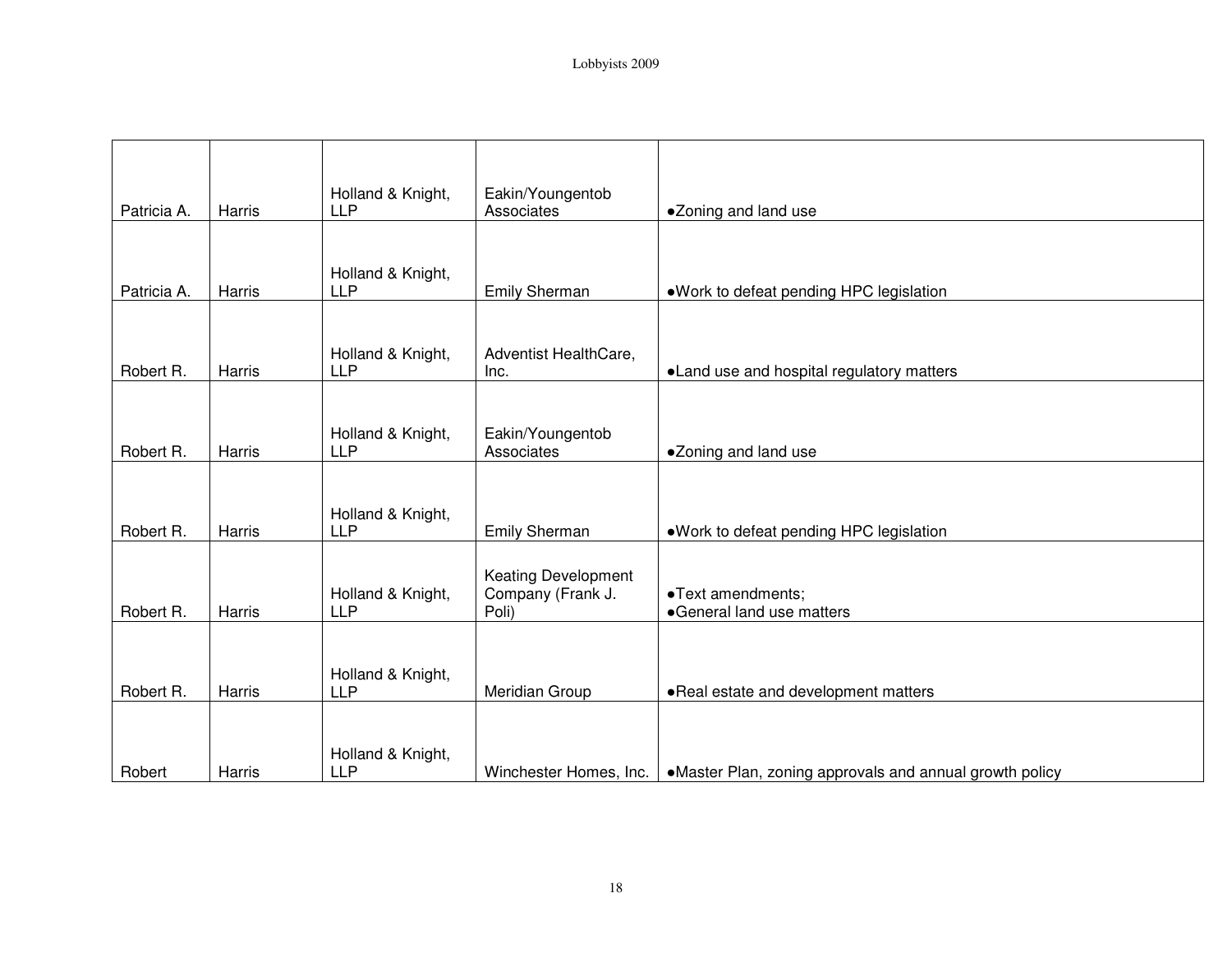| Justin    | Hayes   | Linowes and<br>Blocher, LLP                                                        | <b>Matan Companies</b>                                                       | •Master plan and zoning text amendment                                         |
|-----------|---------|------------------------------------------------------------------------------------|------------------------------------------------------------------------------|--------------------------------------------------------------------------------|
|           |         |                                                                                    |                                                                              |                                                                                |
| Justin    | Hayes   | Linowes and<br>Blocher, LLP                                                        | Yoav Katz                                                                    | •Spencerville Road improvements                                                |
| Lesa N.   | Hoover  | Apartment and<br><b>Office Building</b><br>Association of<br>Greater<br>Washington | Apartment and Office<br><b>Building Association of</b><br>Greater Washington | • Real estate issues                                                           |
|           |         |                                                                                    |                                                                              |                                                                                |
| Robert E. | Jepson  | Adventist<br>HealthCare                                                            | <b>Adventist HealthCare</b>                                                  | •Health care matters relating to Adventist HealthCare and Montgomery<br>County |
| Stephen   | Kaufman | Linowes and<br>Blocher, LLP                                                        | Artery Development,<br><b>LLC/Elm Street</b><br>Development                  | •Clarksburg Village/Clarksburg Skylark Development District5                   |
| Stephen   | Kaufman | Linowes and<br>Blocher, LLP                                                        | Ben Porto and Son,<br>Ltd., and Tri-State<br>Stone & Building<br>Supply      | • Attendance at hearings;<br>• Speaking with Staff and Council members         |
| Stephen   | Kaufman | Linowes and<br>Blocher, LLP                                                        | Bozzuto & Associates<br>(AKA The Bozzuto<br>Group)                           | •Christ Lutheran Church property                                               |
| Stephen   | Kaufman | Linowes and<br>Blocher, LLP                                                        | Centex Homes, Inc.                                                           | •ASHA property                                                                 |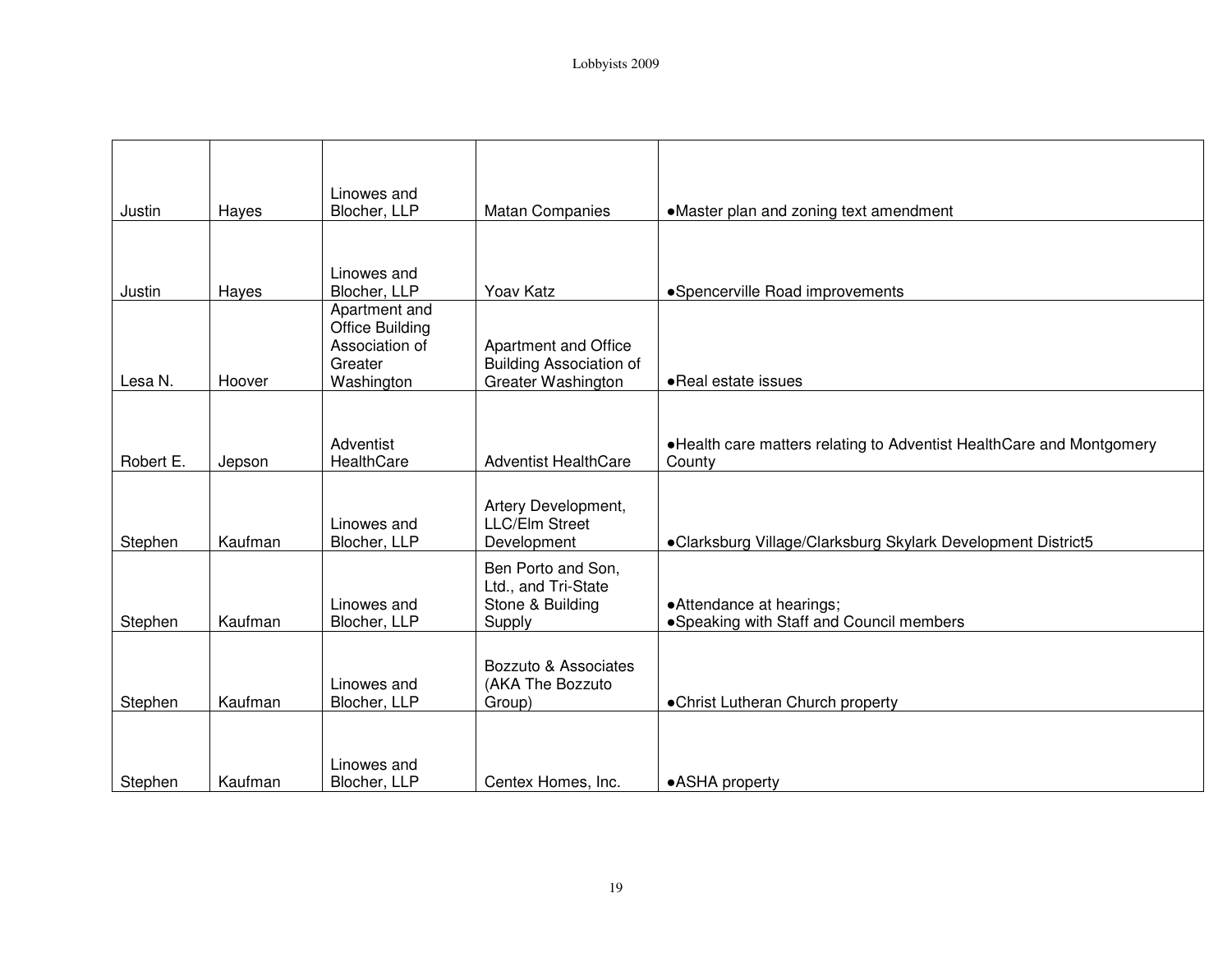|         |         | Linowes and                       |                                                         |                                                                                                                            |
|---------|---------|-----------------------------------|---------------------------------------------------------|----------------------------------------------------------------------------------------------------------------------------|
| Stephen | Kaufman | Blocher, LLP                      | <b>Centex Homes</b>                                     | .Wheaton Good Counsel High School site redevelopment                                                                       |
| Stephen | Kaufman | Linowes and<br>Blocher, LLP       | <b>Centex Homes</b>                                     | •Zoning map amendment, MPDU legislation                                                                                    |
| Stephen | Kaufman | Linowes and<br>Blocher, LLP       | David Aaronson                                          | ·Wheaton property;<br>•Wheaton Master Plan                                                                                 |
| Stephen | Kaufman | Linowes and<br>Blocher, LLP       | Elm Street<br>Development, Inc.                         | • Approval Clarksburg development districts                                                                                |
| Stephen | Kaufman | Linowes and<br>Blocher, LLP       | Laurence Lipnick,<br><b>Battery Lane LLC</b><br>Partner | •Bethesda Property                                                                                                         |
| Stephen | Kaufman | Linowes and<br>Blocher, LLP       | Mary, Jane, and<br>Douglas King                         | ·Sale of Damascus Farm;<br>•Damascus Master Plan                                                                           |
| Stephen | Kaufman | Linowes and<br><b>Blocher LLP</b> | <b>Newland Communities</b><br>LLC                       | • Attendance at hearings;<br>•Meeting with Staff and Council members                                                       |
| Stephen | Kaufman | Linowes and<br><b>Blocher LLP</b> | <b>Newland Communities</b><br>LLC/P/C                   | •Clarksburg Town Center Development District (combined);<br>•Clarksburg Town Center Development District (solely Newlands) |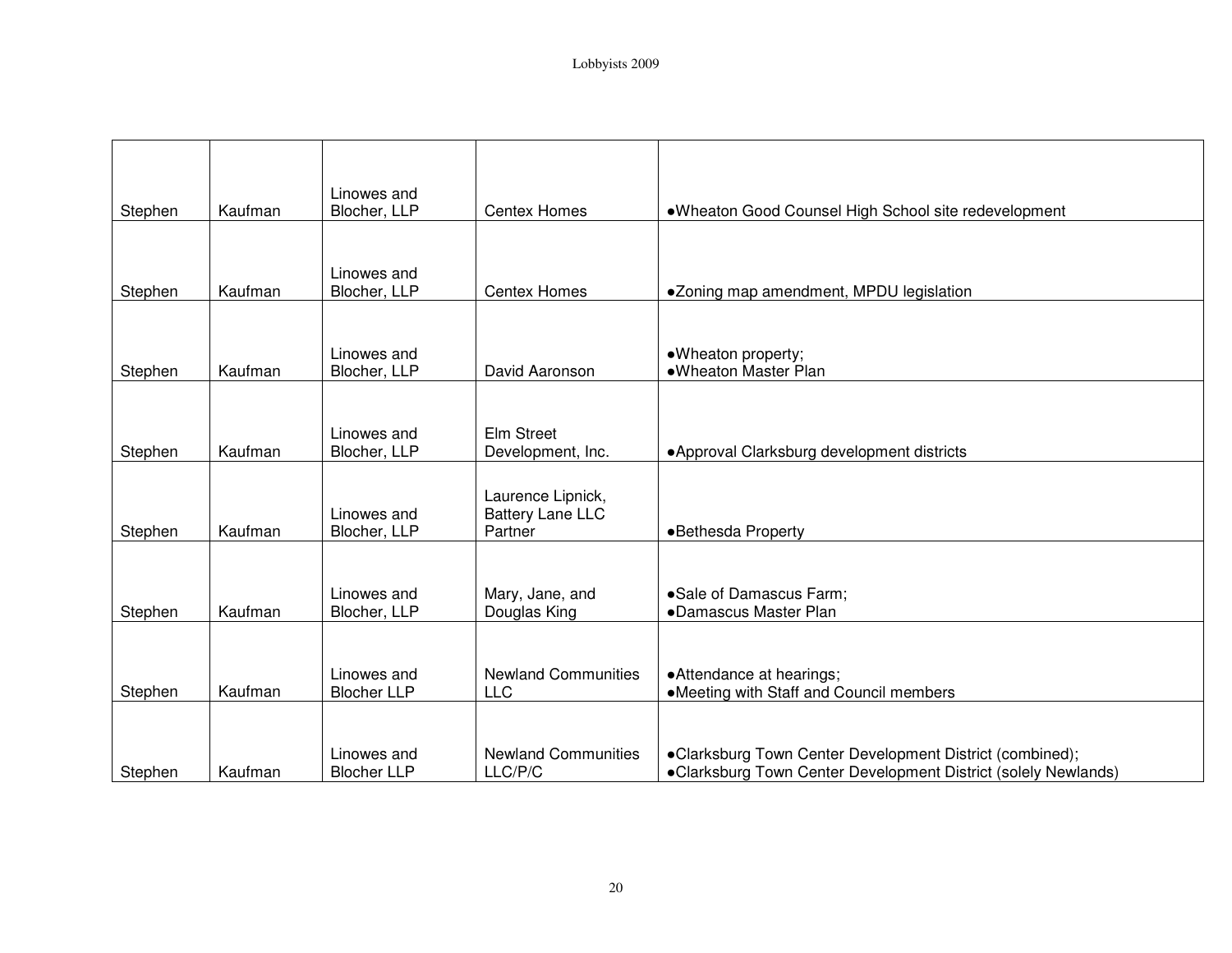| Stephen | Kaufman  | Linowes and<br>Blocher, LLP       | <b>Newland Communities</b><br>and Terrabrook<br>Clarksburg    | . Plan amendments, extensions, and alleged violations                                                                  |
|---------|----------|-----------------------------------|---------------------------------------------------------------|------------------------------------------------------------------------------------------------------------------------|
|         |          |                                   |                                                               |                                                                                                                        |
| Stephen | Kaufman  | Linowes and<br><b>Blocher LLP</b> | <b>Newland Communities</b><br>LLC and NNPII<br>Clarksburg LLC | .Proposed moratorium legislation (Subdivision Regulation Amendment No.<br>$06-03)$                                     |
| Stephen | Kaufman  | Linowes and<br><b>Blocher LLP</b> | NNPII Clarksburg, LLC,<br>and Newland<br>Communities, LLC     | . Lobbying activities associated with Bill 13/38-07 (Moderately Priced<br>Housing – amendments)                        |
|         |          |                                   |                                                               |                                                                                                                        |
| Stephen | Kaufman  | Linowes and<br><b>Blocher LLP</b> | PGA TOUR, Inc. and<br>Subsidiaries                            | •TPC at Avenel                                                                                                         |
|         |          |                                   |                                                               |                                                                                                                        |
| Stephen | Kaufman  | Linowes and<br>Blocher, LLP       | Stellar Management                                            | •The Enclave development                                                                                               |
|         |          |                                   |                                                               |                                                                                                                        |
| Stephen | Kaufman  | Linowes and<br>Blocher, LLP       | Terrabrook Clarksburg<br><b>LLC</b>                           | •Clarksburg Town Center Development District;<br>. Plan amendments, extensions, and alleged violations                 |
|         |          |                                   |                                                               |                                                                                                                        |
| William | Kominers | Holland & Knight,<br><b>LLP</b>   | JJF Management, Inc.                                          | •General land use matters, master plans, and text amendments                                                           |
| William | Kominers | Holland & Knight,<br><b>LLP</b>   | Lee Development<br>Group                                      | •Zoning Text Amendment 08-15;<br>·Subdivision Regulation Amendment 08-03;<br>•General land use matters and legislation |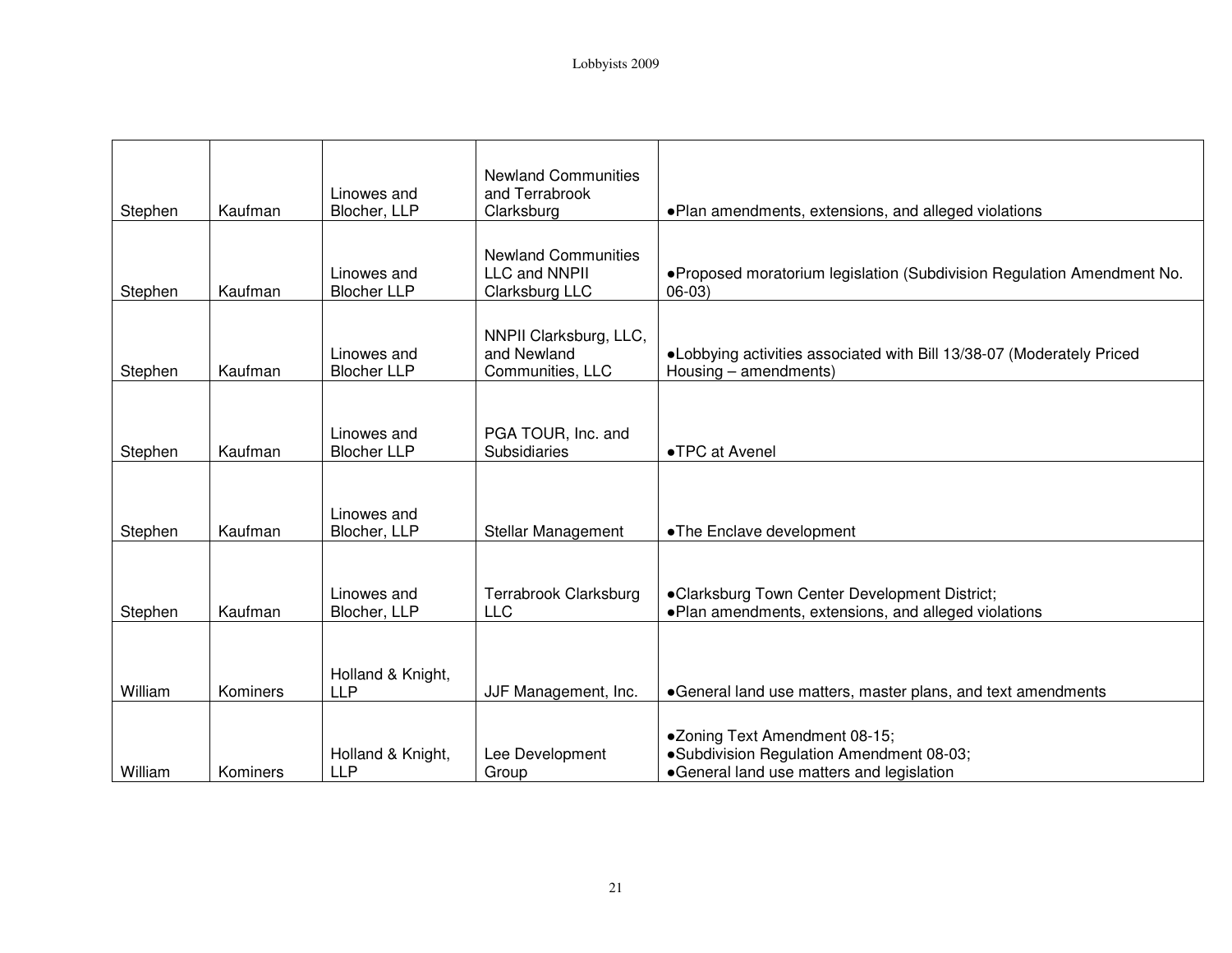| William   | Kominers | Holland & Knight,<br><b>LLP</b>     | <b>Naples Commercial</b><br>LLC         | •General land use matters and legislation                                                                          |
|-----------|----------|-------------------------------------|-----------------------------------------|--------------------------------------------------------------------------------------------------------------------|
|           |          |                                     |                                         |                                                                                                                    |
| William   | Kominers | Holland & Knight,<br><b>LLP</b>     | North Charles Street,<br><b>LLC</b>     | •General land use matters and master plans                                                                         |
|           |          |                                     |                                         |                                                                                                                    |
| Amy       | Krengel  | Furey Doolan &<br>Abel, LLP         | Anheuser-Busch<br>Companies             | •All interests of Anheuser-Busch Companies, particularly to those of sale<br>and distribution of beer and taxation |
|           |          |                                     |                                         |                                                                                                                    |
| Joseph P. | Lapan    | Linowes and<br><b>Blocher LLP</b>   | <b>KB Home</b>                          | •Crown Farm land use matters                                                                                       |
|           |          |                                     |                                         |                                                                                                                    |
| Joseph P. | Lapan    | Linowes and<br><b>Blocher LLP</b>   | PGA TOUR, Inc. and<br>Subsidiaries      | •TPC at Avenel                                                                                                     |
|           |          |                                     |                                         |                                                                                                                    |
| Erica     | Leatham  | Meyers, Eisler &<br>Leatham, LLC    | <b>Combined Properties</b>              | •White Flint Sector Plan                                                                                           |
|           |          |                                     |                                         |                                                                                                                    |
| Harry     | Lerch    | Lerch, Early &<br>Brewer, Chartered | 8711 Georgia Avenue<br>Parking Lot, LLC | •Supplemental Appropriation for MNCPPC Silver Place/MRO Headquarters                                               |
|           |          |                                     | Landsdale Investments                   |                                                                                                                    |
| Harry     | Lerch    | Lerch, Early &<br>Brewer, Chartered | LLLP & The Lansdale<br>Family           | .Opposition to Zoning Text Amendment 09-01, Sandy Spring/Ashton;<br>. Rural Village Overlay Zone - Prohibited Uses |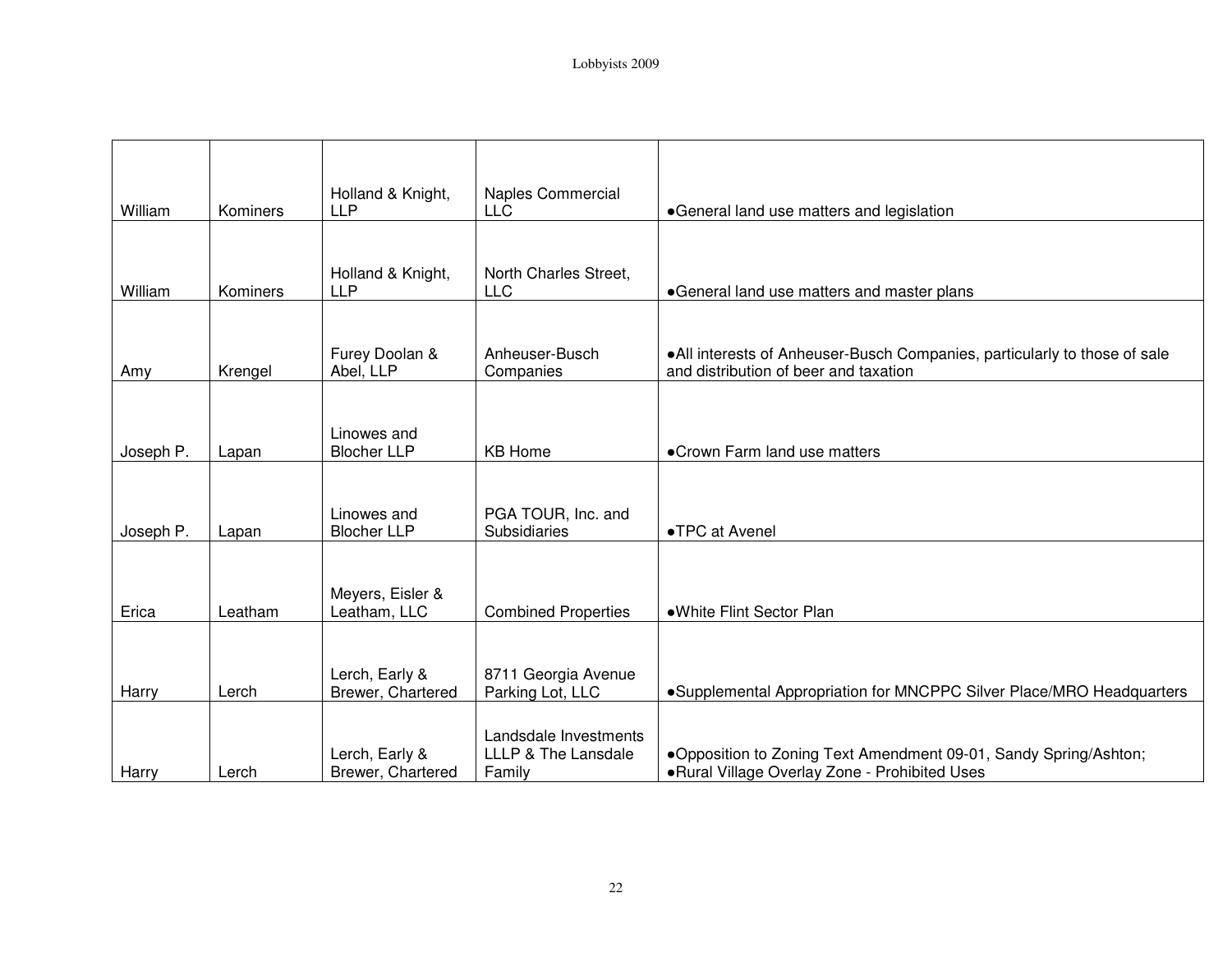| Sharon   | Levine   | Montgomery<br>Village Foundation                       | Montgomery Village<br>Foundation                                       | • Issues affecting homeowner and condominium associations<br>• Issues affecting Montgomery Village                  |
|----------|----------|--------------------------------------------------------|------------------------------------------------------------------------|---------------------------------------------------------------------------------------------------------------------|
| Laurence | Levitan  | Rifkin, Livingston,<br>Levitan & Silver,<br><b>LLC</b> | <b>Washington Area New</b><br><b>Automobile Dealers</b><br>Association | • Issues related to new and used auto sales and business activities                                                 |
|          |          |                                                        |                                                                        |                                                                                                                     |
| Johann   | Lopez    | Anheuser-Busch<br>Companies                            | Anheuser-Busch<br>Companies                                            | • All interests of Anheuser-Busch Companies, particularly to those of sale<br>and distribution of beer and taxation |
|          |          |                                                        |                                                                        |                                                                                                                     |
| Charles  | Maier    | Maier & Warner PR<br>& Marketing                       | Stellar Management                                                     | •Real estate development;<br>·Zoning/planning issues                                                                |
|          |          |                                                        |                                                                        |                                                                                                                     |
| John     | Marshall | Mulhern, Patterson<br>& Marshall                       | Barwood, Inc.                                                          | • Any and all taxicab issues<br>• Any and all transportation issues                                                 |
| Anne C.  | Martin   | Linowes and<br><b>Blocher LLP</b>                      | The Council of Co-<br>Owners of the Forum<br>Condominium               | •White Flint Sector Plan                                                                                            |
| Anne C.  | Martin   | Linowes and<br><b>Blocher LLP</b>                      | The Donohoe<br>Companies, Inc.                                         | ·Woodmont properties;<br>·MPDU Legislation;<br>•Growth Policy                                                       |
| Anne C.  | Martin   | Linowes and<br><b>Blocher LLP</b>                      | Halpine Park, LLC                                                      | •Twinbrook section plan;<br>•Limited master plan amendment                                                          |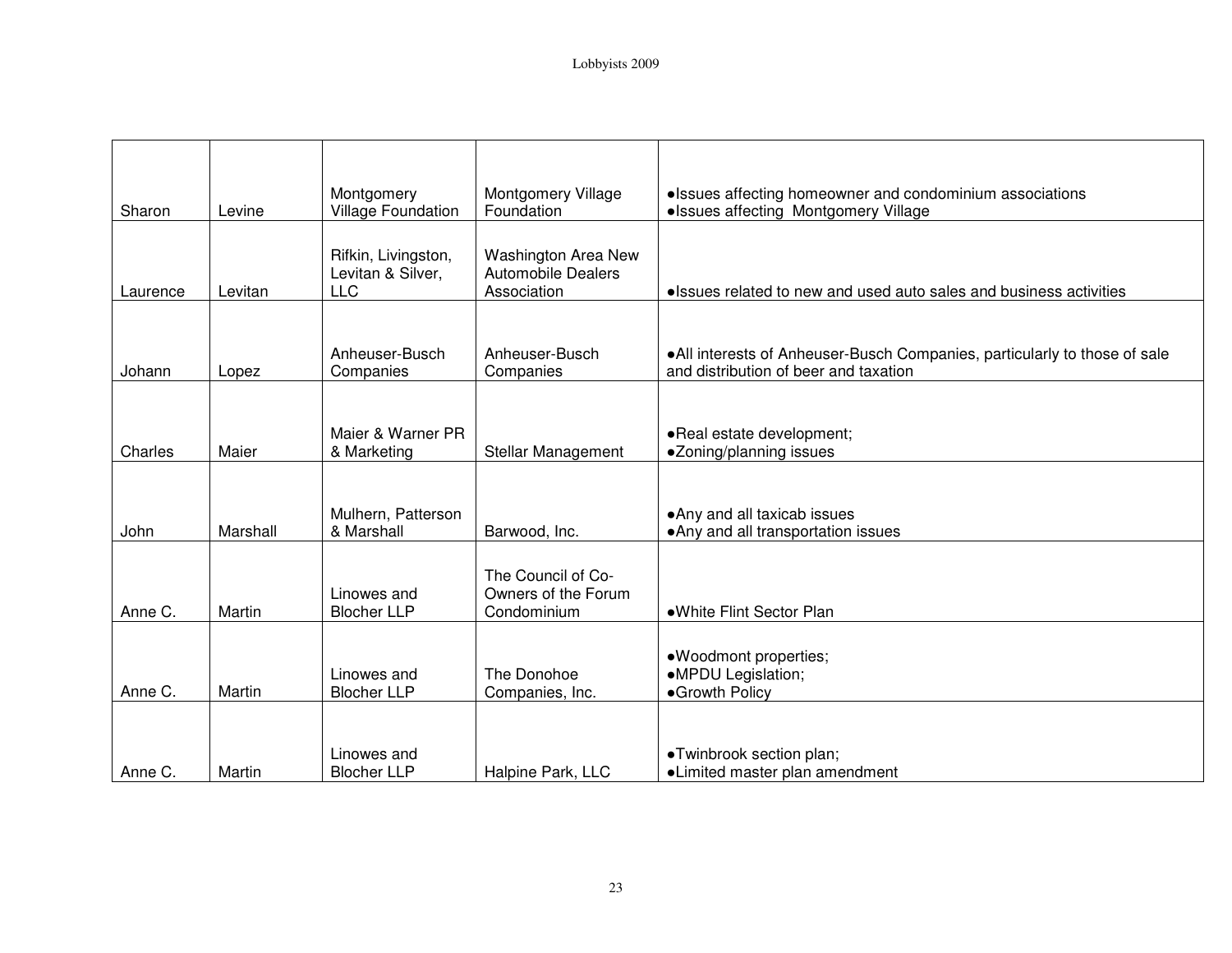| Anne C.  | Martin | Linowes and<br><b>Blocher LLP</b> | Michael LLC                                      | ·Studio Plaza;<br>• Parking Lot No. 3<br>•Purple Line     |
|----------|--------|-----------------------------------|--------------------------------------------------|-----------------------------------------------------------|
| Anne C.  | Martin | Linowes and<br><b>Blocher LLP</b> | Renewable Natural<br><b>Resources Foundation</b> | ·Historic designation recommendation matters              |
| Anne C.  | Martin | Linowes and<br><b>Blocher LLP</b> | Society of American<br>Foresters                 | · Wild acres nomination for historic preservation         |
| Anne C.  | Martin | Linowes and<br>Blocher, LLP       | Somerset Development                             | •Twinbrook Sector Plan                                    |
| Anne C.  | Martin | Linowes and<br><b>Blocher LLP</b> | The Bernstein<br>Companies                       | •CBD zone amendment                                       |
| Anne C.  | Martin | Linowes and<br><b>Blocher LLP</b> | The F.A. Bartlett Tree<br><b>Expert Company</b>  | •Zoning text amendment regarding landscape contractor use |
| Samantha | Mazo   | Linowes and<br>Blocher, LLP       | Mary, Jane, and<br>Douglas King                  | ·Sale of Damascus Farm;<br>•Damascus Master Plan          |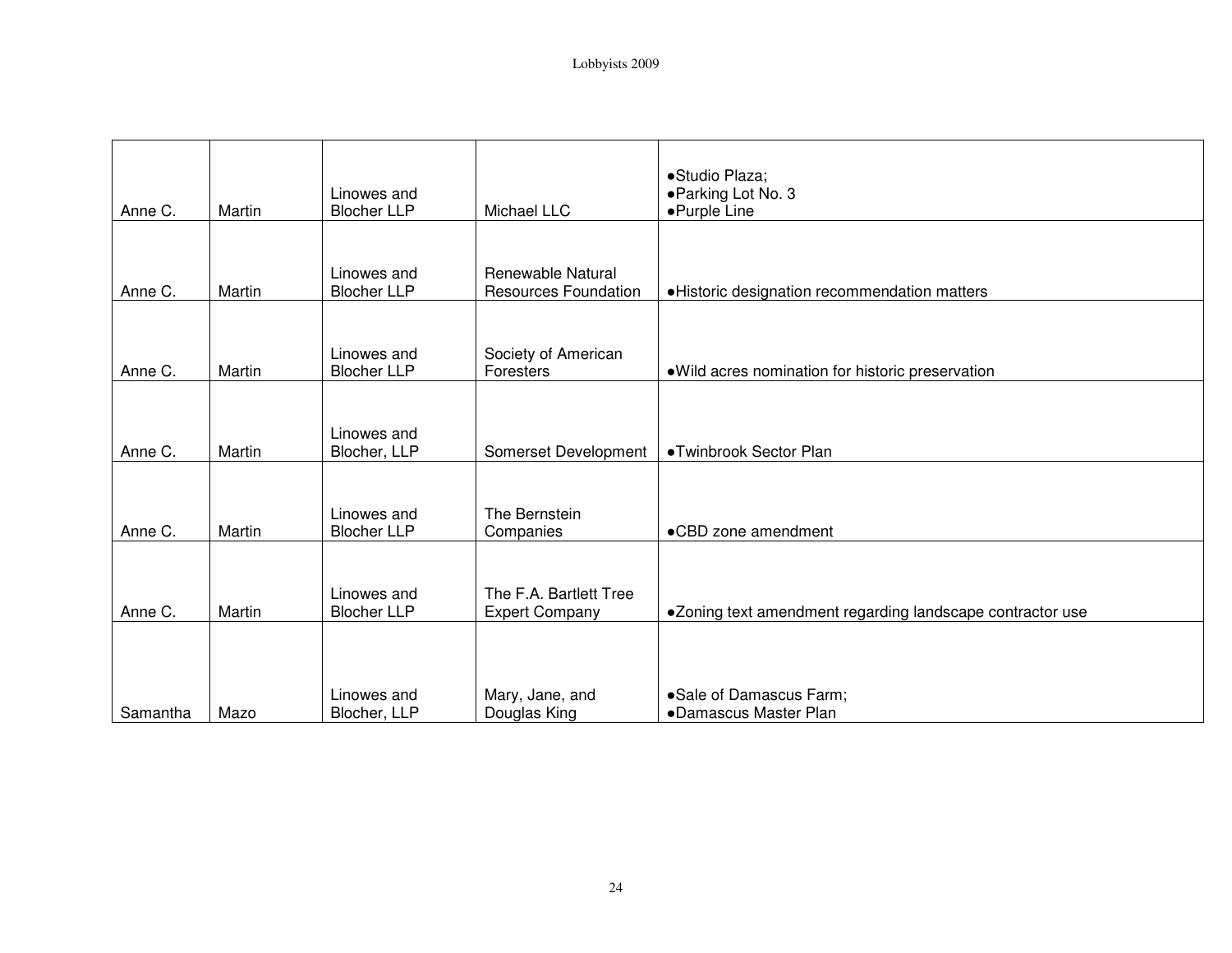| Samantha           | Mazo    | Linowes and<br>Blocher, LLP                  | Montouri Property, LLC                                                 | •White Flint Sector Plan process                                                                                                                                           |
|--------------------|---------|----------------------------------------------|------------------------------------------------------------------------|----------------------------------------------------------------------------------------------------------------------------------------------------------------------------|
| Sarah              | Meytin  | Jewish Community<br><b>Relations Council</b> | Jewish Community<br><b>Relations Council</b>                           | •HHS, multicultural concerns<br>$\bullet$ Grants<br>• Arts and humanities<br>• Education                                                                                   |
| Matthew &<br>David | Mohebbi | Regency Taxi                                 | Coalition for a<br><b>Competitive Taxicab</b><br>Industry, Inc.        | •Pending taxicab regulations and programs associated with Chapter 53;<br>•Legislation and amendments to Chapter 53;<br>• Fiscal year budgets and planning                  |
| Patrick            | O'Neal  | Lerch, Early &<br>Brewer, Chartered          | <b>Davis Brothers</b><br>Montgomery Farm<br><b>Limited Partnership</b> | • SRA 09-01 - adequate public facilities/validity period;<br>·Bill No. 5-09 - permit fees/new construction/deferral;<br>• Expedited Bill No. 4-09 - development impact tax |
| Patrick            | O'Neal  | Lerch, Early &<br>Brewer, Chartered          | <b>DRI</b> Development<br>Services, Inc.                               | ·SRA 09-01 - adequate public facilities/validity period;<br>·Bill No. 5-09 - permit fees/new construction/deferral;<br>• Expedited Bill No. 4-09 - development impact tax  |
| Stephen J.         | Orens   | Miles &<br>Stockbridge, PC                   | <b>Edward Brown</b>                                                    | •Zoning Text Amendment                                                                                                                                                     |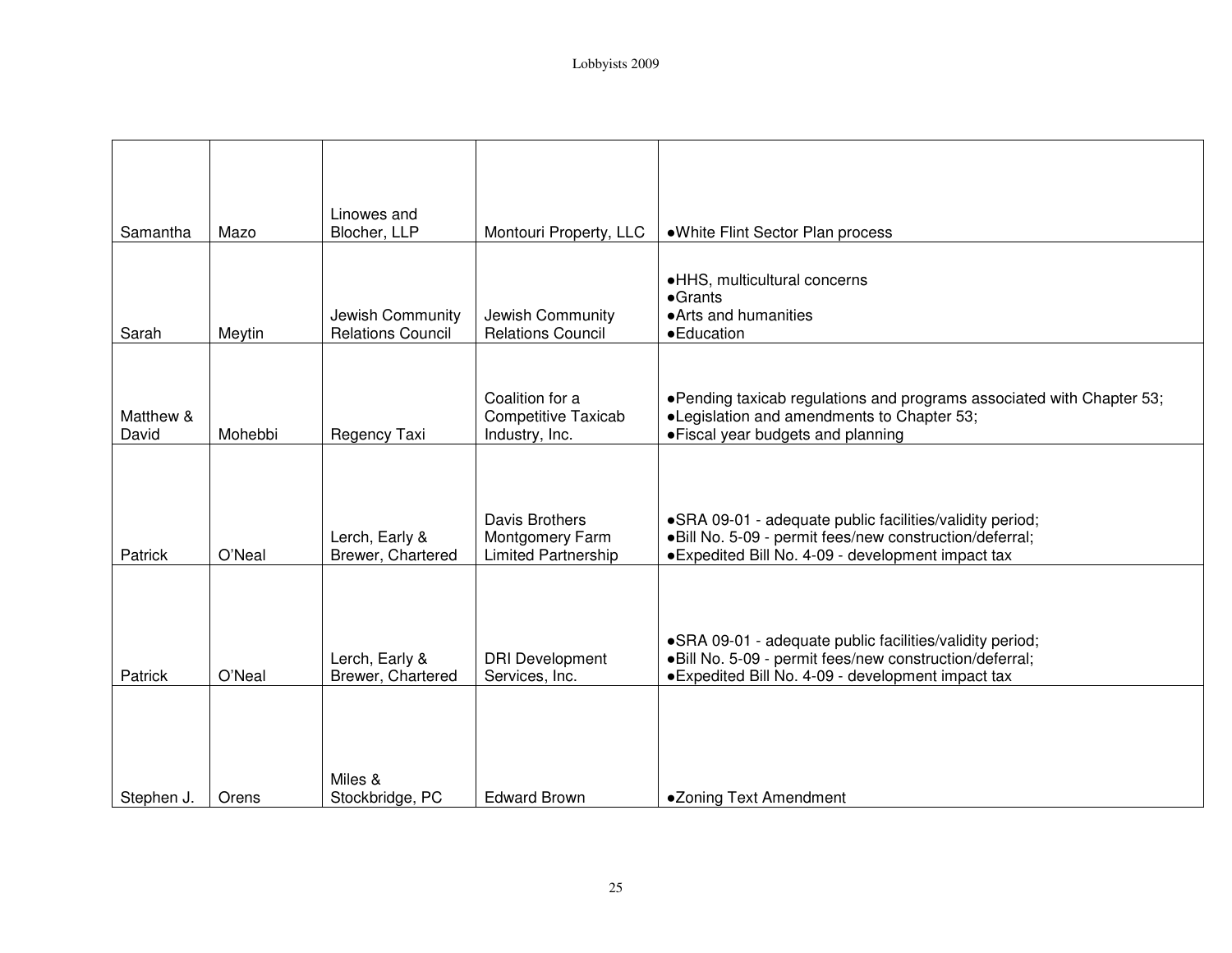|         |             | Linowes and                     | Artery-Beazer                                                                       | •Matters pertaining to development district legislation (Ch 14 of Montgomery<br>County Code)<br>•Matters pertaining to development impact tax legislation (Ch 52 of                            |             |
|---------|-------------|---------------------------------|-------------------------------------------------------------------------------------|------------------------------------------------------------------------------------------------------------------------------------------------------------------------------------------------|-------------|
| John R. | Orrick, Jr. | Blocher, LLP                    | Clarksburg LLC                                                                      | Montgomery County Code)                                                                                                                                                                        |             |
| John R. | Orrick, Jr. | Linowes and<br>Blocher, LLP     | Artery Development,<br>LLC/Elm Street<br>Development                                | •Clarksburg Village/Clarksburg Skylark Development District5                                                                                                                                   |             |
| John R. | Orrick, Jr. | Linowes and<br>Blocher, LLP     | Clarksburg Village LC,<br>Clark Meadow, LC,<br>Clarksburg Village<br>Investments LC | •Matters pertaining to development district legislation (Ch 14 of Montgomery<br>County Code)<br>•Matters pertaining to development impact tax legislation (Ch 52 of<br>Montgomery County Code) |             |
| John R. | Orrick, Jr. | Linowes and<br>Blocher, LLP     | Elm Street<br>Development, Inc.                                                     | • Approval Clarksburg development districts                                                                                                                                                    |             |
| John R. | Orrick, Jr. | Linowes and<br>Blocher, LLP     | <b>Federal Realty</b><br><b>Investment Trust</b>                                    | •Mid-Pike Plaza                                                                                                                                                                                |             |
| John R. | Orrick, Jr. | Linowes and<br>Blocher, LLP     | King Farm Partnership,<br><b>LLP</b>                                                | • AGP and development impact tax matters;<br>•Development district matters                                                                                                                     | $\bullet$ M |
| John R. | Orrick, Jr. | Linowes & Blocher<br><b>LLP</b> | Newland Communities,<br>LLC/P/C                                                     | •Clarksburg Town Center Development District (combined);<br>•Clarksburg Town Center Development District (solely Newlands)                                                                     |             |
| John R. | Orrick, Jr. | Linowes & Blocher<br><b>LLP</b> | NNP II -- Clarksburg,<br><b>LLC</b>                                                 | •Clarksburg Town Center Development District (Terrabrook)                                                                                                                                      |             |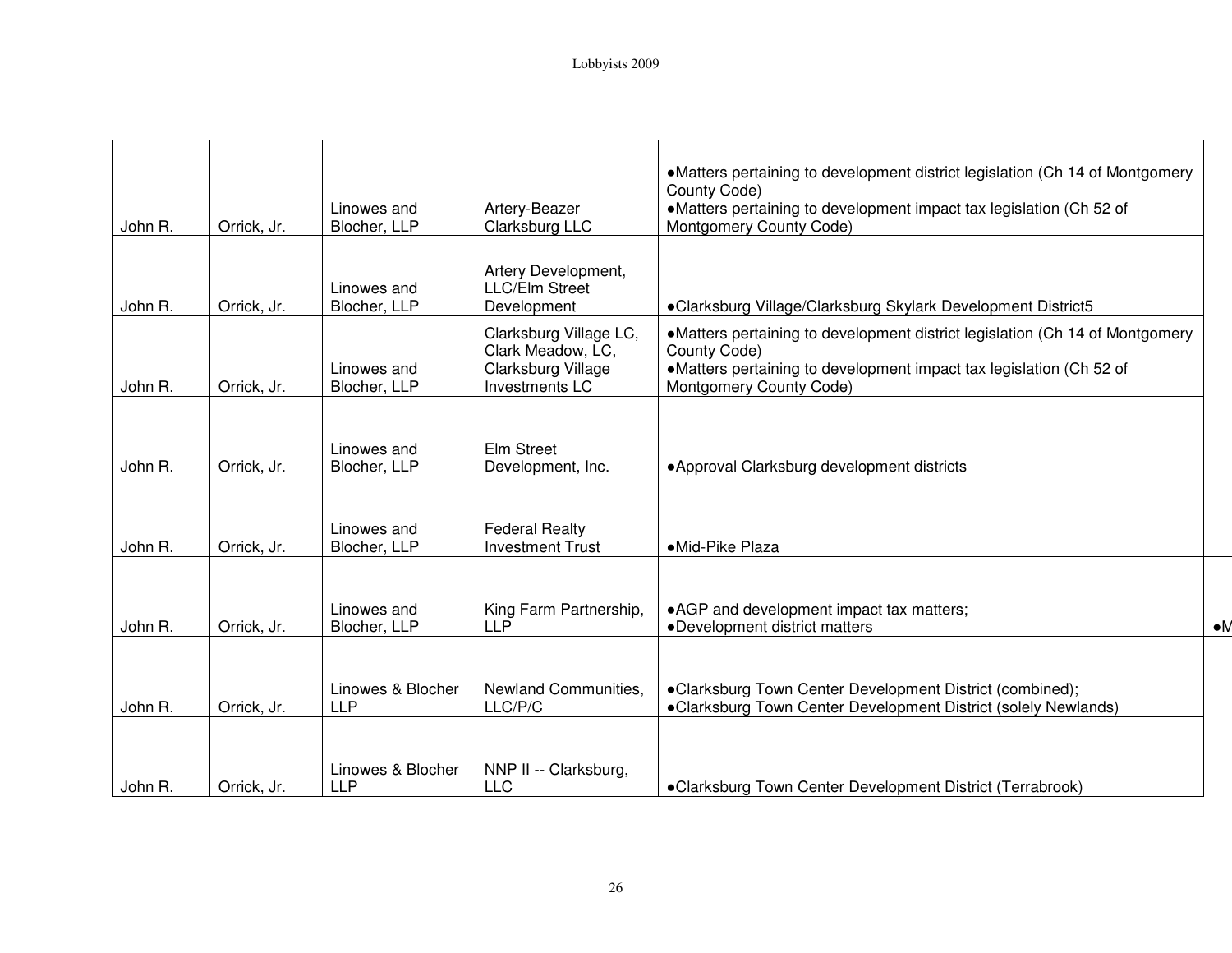| John R. | Orrick, Jr. | Linowes and<br>Blocher, LLP | Terrabrook Clarksburg<br><b>LLC</b>                                    | •Clarksburg Town Center Development District                                          |
|---------|-------------|-----------------------------|------------------------------------------------------------------------|---------------------------------------------------------------------------------------|
|         |             |                             |                                                                        |                                                                                       |
| Jerry   | Pasternak   | Garson Claxton              | B-I Technologies, LLC                                                  | $\bullet$ Bingo                                                                       |
| Jerry   | Pasternak   | Garson Claxton              | Calleva, Inc.                                                          | •Land use and zoning                                                                  |
| Jerry   | Pasternak   | Garson Claxton              | Crossway Community,<br>Inc.                                            | . Real property acquisition;<br>•Land use                                             |
| Jerry   | Pasternak   | Garson Claxton              | <b>Montgomery County</b><br><b>Career Fire Fighters</b><br>Association | ·Bill 25-08;<br>·Bill 37-08;<br>•Matters pertaining to fire, rescue, and EMS services |
| Jerry   | Pasternak   | Garson Claxton              | Montgomery Soccer,<br>Inc.                                             | •Recreation/youth soccer<br>• Ball fields                                             |
|         |             |                             |                                                                        |                                                                                       |
| Jerry   | Pasternak   | Garson Claxton              | Percontee, Inc.                                                        | •Development project on Route 29                                                      |
| Jerry   | Pasternak   | Garson Claxton              | Promark/Lake Waverly<br>Associates                                     | •ZTA 08-14<br>·White Flint Sector Plan<br>•General land use matters                   |
| Jerry   | Pasternak   | Garson Claxton              | Regency Cab                                                            | •Legislation and regulations associated with Chapter 53                               |
| Philip  | Perrine     | <b>Philip Perrine</b>       | First Baptist Church of<br>Wheaton (Pastor<br><b>Edward Williams)</b>  | •10-year water and sewer category change                                              |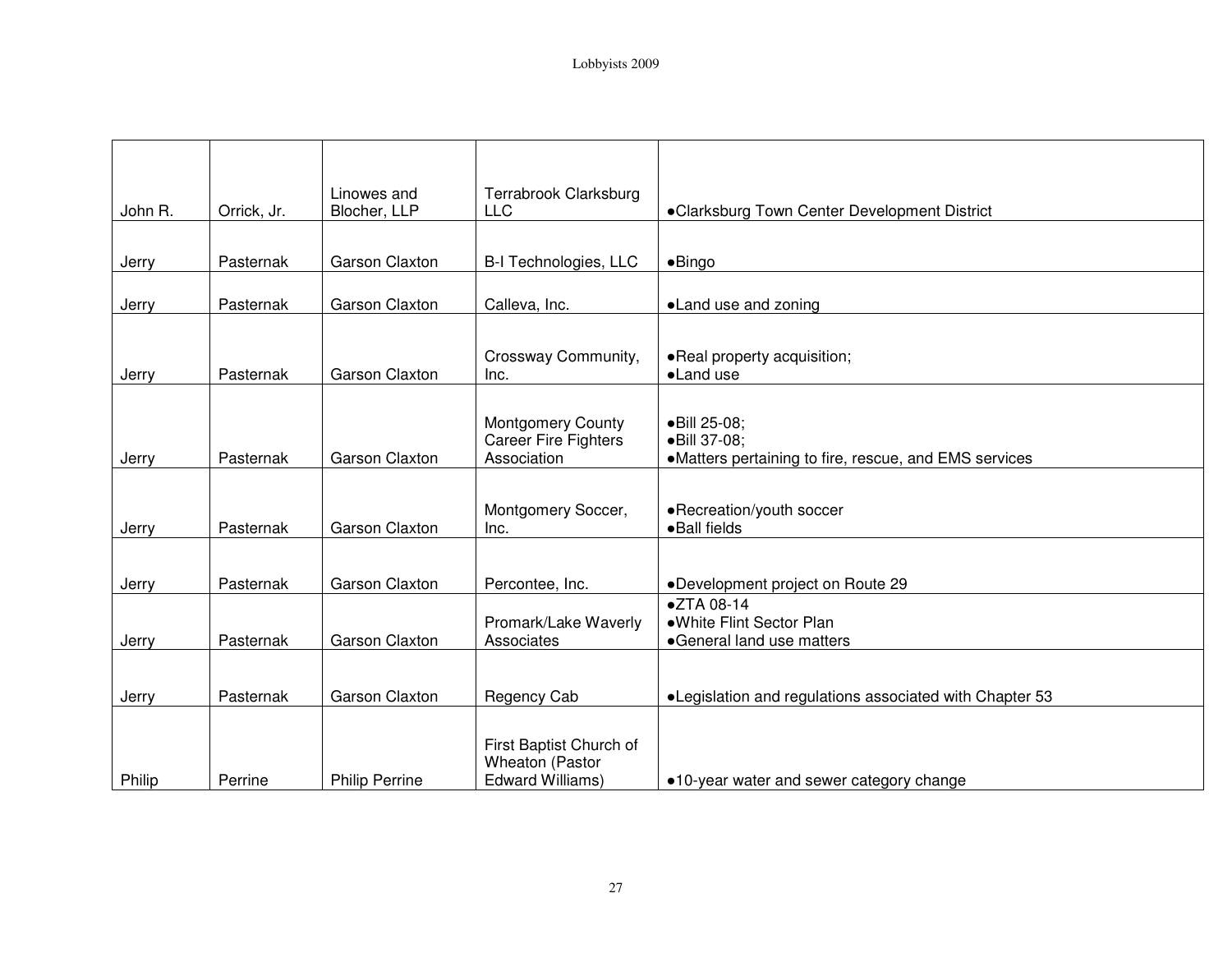|          |            |                       | Hopkins & Porter (Guy      |                                                                                                                             |
|----------|------------|-----------------------|----------------------------|-----------------------------------------------------------------------------------------------------------------------------|
| Philip   | Perrine    | <b>Philip Perrine</b> | Summer)                    | •10-year water and sewer category change                                                                                    |
|          |            |                       |                            |                                                                                                                             |
|          |            |                       | Coalition for a            | •Pending taxicab regulations and programs associated with Chapter 53;                                                       |
|          |            |                       | <b>Competitive Taxicab</b> | •Legislation and amendments to Chapter 53;                                                                                  |
| Reza     | Raoofi     | <b>Action Taxi</b>    | Industry, Inc.             | • Fiscal year budgets and planning                                                                                          |
|          |            |                       |                            | •Battery Lane District;                                                                                                     |
|          |            |                       |                            | •Sectional map amendments;                                                                                                  |
|          |            | Shulman, Rogers,      | Aldon Management           | ·Woodmont Triangle Sector Plan;                                                                                             |
|          |            | Gandal, Pordy &       | Corporation/7900           | •Zoning Text Amendments;                                                                                                    |
| Nancy P. | Regelin    | Ecker, P.A.           | Associates                 | •MPDU legislation                                                                                                           |
|          |            |                       |                            |                                                                                                                             |
|          |            |                       | The Franklin Schools,      |                                                                                                                             |
|          |            | Furey, Doolan &       | c/o Metro Montessori,      | •Support for Science City and JHU development of Belward Campus and                                                         |
| Elsie    | Reid       | Abell, LLP            | <b>LLC</b>                 | use of historic farm for school expansion                                                                                   |
|          |            |                       |                            | •Monitoring and testifying to the zoning in respect of land use regulations                                                 |
|          |            |                       |                            | and proposed changes to the zoning and subdivision ordinances                                                               |
|          |            |                       |                            | •Commenting upon executive and legislative proposals pertaining to special<br>exceptions and the development review process |
|          |            |                       |                            | • Participation in the appropriations process as it affects social services and                                             |
|          |            |                       | Roman Catholic             | affordable housing                                                                                                          |
|          |            | Furey, Doolan &       | Archdiocese of             | . Representing the interests of the religious corporation on any issue that                                                 |
| Elsie    | Reid       | Abell, LLP            | Washington                 | may come before County Council and/or executive departments                                                                 |
|          |            |                       |                            |                                                                                                                             |
|          |            |                       |                            |                                                                                                                             |
|          |            | Furey, Doolan &       |                            | •Represent interests of Westfield, LLC in the redevelopment of Wheaton                                                      |
| Elsie    | Reid       | Abell, LLP            | Westfield, LLC             | Plaza before all agencies of government                                                                                     |
|          |            |                       |                            |                                                                                                                             |
|          |            |                       |                            |                                                                                                                             |
|          |            |                       |                            | •Zoning Text Amendment 08-15;                                                                                               |
|          |            | Holland & Knight,     | Lee Development            | ·Subdivision Regulation Amendment 08-03;                                                                                    |
| Susan    | Reutersham | <b>LLP</b>            | Group                      | •General land use matters and legislation                                                                                   |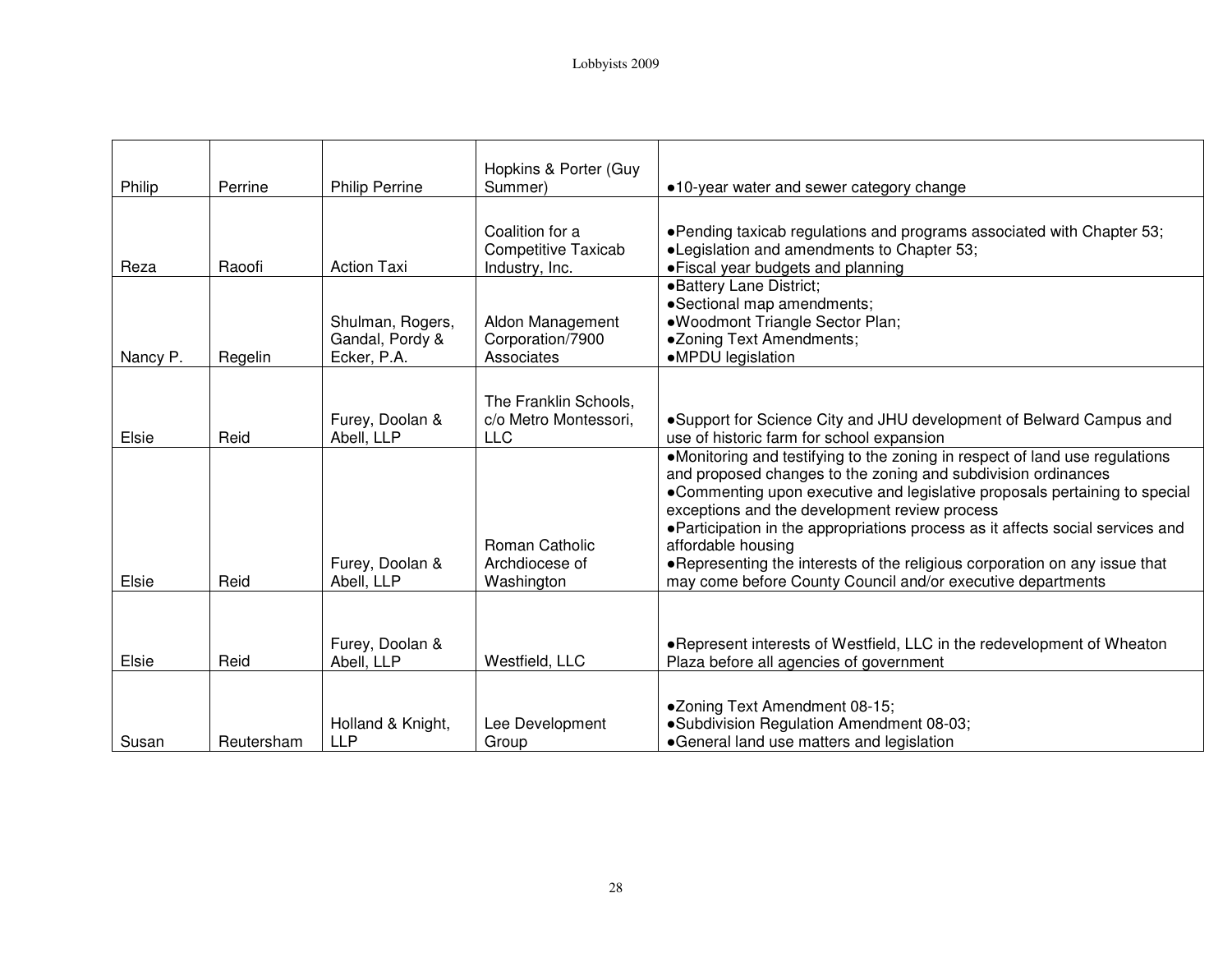| Susan  | Reutersham    | Holland & Knight,<br><b>LLP</b> | Naples Commercial,<br><b>LLP</b>                                | •General land use matters and legislation                                                                                                                                  |
|--------|---------------|---------------------------------|-----------------------------------------------------------------|----------------------------------------------------------------------------------------------------------------------------------------------------------------------------|
|        |               |                                 |                                                                 |                                                                                                                                                                            |
|        |               | Lerch, Early &                  |                                                                 | •Gaithersburg West Sector Plan;<br>•Growth Policy;                                                                                                                         |
| Steven | <b>Robins</b> | Brewer, Chtd.                   | BNA Washington, Inc.                                            | •Sectional Map Amendment for Gaithersburg West Master Plan                                                                                                                 |
| Steven | Robins        | Lerch, Early &<br>Brewer, Chtd. | <b>Camalier Linited</b><br>Partnership                          | • SRA 09-01 - adequate public facilities/validity period;<br>.Bill No. 5-09 - permit fees/new construction/deferral;<br>• Expedited Bill No. 4-09 - development impact tax |
| Steven | Robins        | Lerch, Early &<br>Brewer, Chtd. | Davis Brothers<br>Montgomery Farm<br><b>Limited Partnership</b> | • SRA 09-01 - adequate public facilities/validity period;<br>·Bill No. 5-09 - permit fees/new construction/deferral;<br>• Expedited Bill No. 4-09 - development impact tax |
| Steven | Robins        | Lerch, Early &<br>Brewer, Chtd. | <b>DRI Development</b><br>Services, Inc.                        | • SRA 09-01 - adequate public facilities/validity period;<br>·Bill No. 5-09 - permit fees/new construction/deferral;<br>• Expedited Bill No. 4-09 - development impact tax |
| Steven | Robins        | Lerch, Early &<br>Brewer, Chtd. | Lewis Flashenberg (c/o<br><b>LJF Realty Advisers)</b>           | •Gaithersburg West Sector Plan;<br>•Growth Policy;<br>•Sectional Map Amendment for Gaithersburg West Master Plan                                                           |
| Steven | Robins        | Lerch, Early &<br>Brewer, Chtd. | The JBG Companies                                               | •White Flint Sector Plan<br>•Growth Policy matters                                                                                                                         |
| Steven | <b>Robins</b> | Lerch, Early &<br>Brewer, Chtd. | JBG Properties, Inc.                                            | ●Zoning Text Amendment 08-14 – TMX Zone                                                                                                                                    |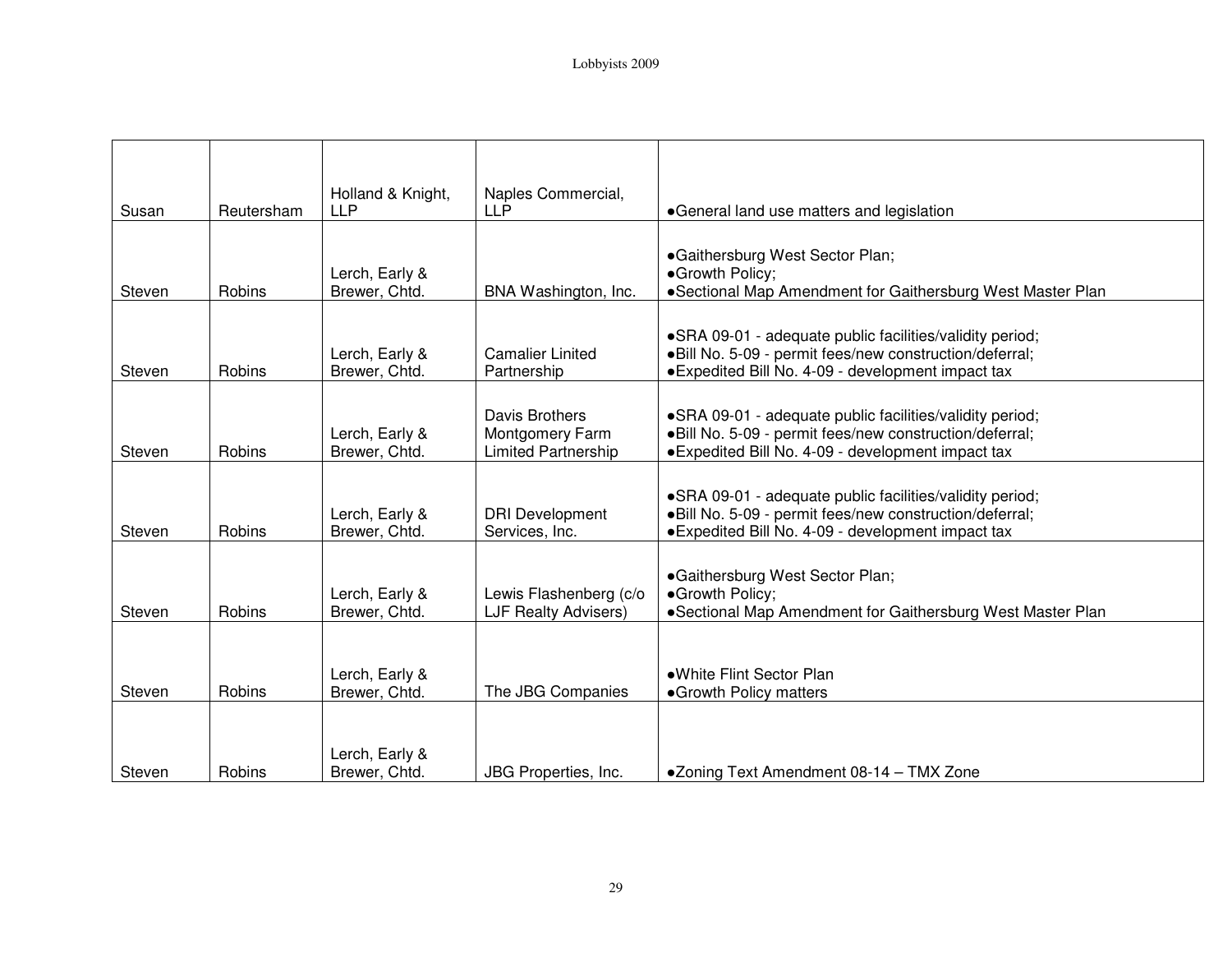| Steven     | Robins | Lerch, Early &<br>Brewer, Chtd.                        | William Rickman (c/o<br>Redgate III, LLC)                                          | •Gaithersburg West Sector Plan;<br>•Growth Policy;<br>•Sectional Map Amendment for Gaithersburg West Master Plan |
|------------|--------|--------------------------------------------------------|------------------------------------------------------------------------------------|------------------------------------------------------------------------------------------------------------------|
| Joel D.    | Rozner | Rifkin, Livingston,<br>Levitan & Silver,<br><b>LLC</b> | <b>Washington Area New</b><br>Automobile Dealers<br>Association (Gerard<br>Murphy) | • Issues related to new and used sales and business activities                                                   |
|            |        |                                                        |                                                                                    |                                                                                                                  |
| Amy        | Samman | Furey, Doolan &<br>Abell, LLP                          | Anheuser-Busch<br>Companies                                                        | •All interest of Anheuser-Busch Companies, particularly those of sale and<br>distribution of beer and taxation   |
| Amy        | Samman | Furey, Doolan &<br>Abell, LLP                          | The Franklin Schools,<br>c/o Metro Montessori,<br><b>LLC</b>                       | •Support for Science City and JHU development of Belward Campus and<br>use of historic farm for school expansion |
|            |        |                                                        |                                                                                    |                                                                                                                  |
| Barbara A. | Sears  | Linowes and<br>Blocher, LLP                            | Artery Development<br>Company, LLC                                                 | •Konterra Property                                                                                               |
| Barbara A. | Sears  | Linowes and<br>Blocher, LLP                            | <b>Bethel World Outreach</b><br>Church                                             | • Headquarters campus                                                                                            |
|            |        |                                                        |                                                                                    |                                                                                                                  |
| Barbara A. | Sears  | Linowes and<br>Blocher, LLP                            | Casey Management                                                                   | •Sunrise Farm                                                                                                    |
| Barbara A. | Sears  | Linowes and<br>Blocher, LLP                            | Clark Enterprises, Inc.                                                            | • Rolling Hills                                                                                                  |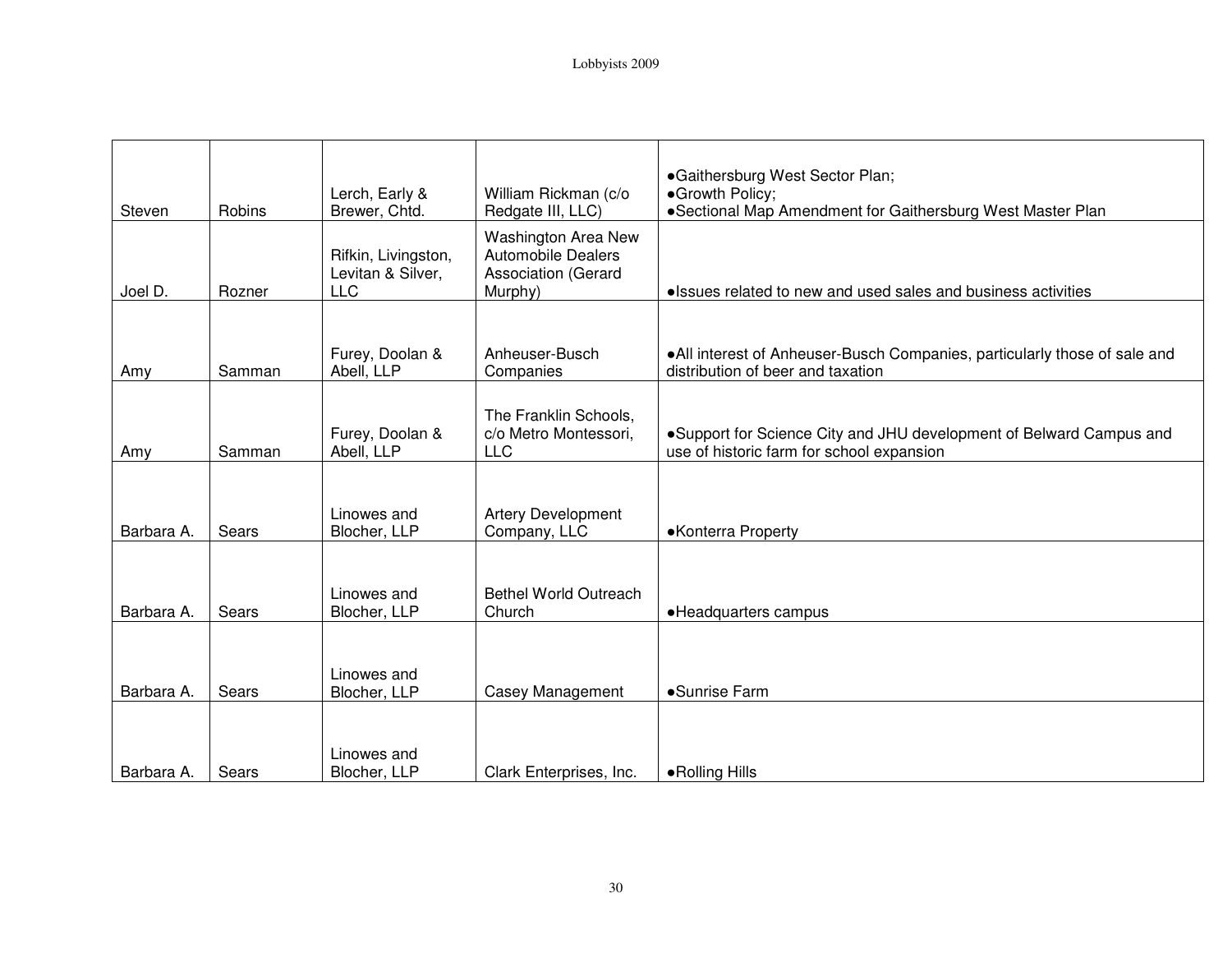| Barbara A. | Sears | Linowes and<br>Blocher, LLP | Connelly School of the<br><b>Holy Child</b>      | • Forest conservation issue           |
|------------|-------|-----------------------------|--------------------------------------------------|---------------------------------------|
|            |       |                             |                                                  |                                       |
| Barbara A. | Sears | Linowes and<br>Blocher, LLP | <b>Federal Realty</b><br><b>Investment Trust</b> | ·Mid-Pike Plaza                       |
|            |       |                             |                                                  |                                       |
| Barbara A. | Sears | Linowes and<br>Blocher, LLP | Foulger-Pratt<br>Companies, Inc.                 | •Montgomery College Germantown Campus |
|            |       |                             |                                                  |                                       |
| Barbara A. | Sears | Linowes and<br>Blocher, LLP | Foulger-Pratt<br>Companies                       | ·Ourisman property                    |
|            |       |                             |                                                  |                                       |
| Barbara A. | Sears | Linowes and<br>Blocher, LLP | Foulger-Pratt<br>Companies, Inc.                 | • Park Potomac (a/k/a Fortune Park)   |
|            |       |                             |                                                  |                                       |
| Barbara A. | Sears | Linowes and<br>Blocher, LLP | Home Properties                                  | • Falkland Chase development          |
|            |       |                             |                                                  |                                       |
| Barbara A. | Sears | Linowes and<br>Blocher, LLP | The Johns Hopkins<br>University                  | •Belward Research Campus              |
|            |       |                             |                                                  |                                       |
| Barbara A. | Sears | Linowes and<br>Blocher, LLP | <b>KB Home</b>                                   | • Crown Farm land use matters         |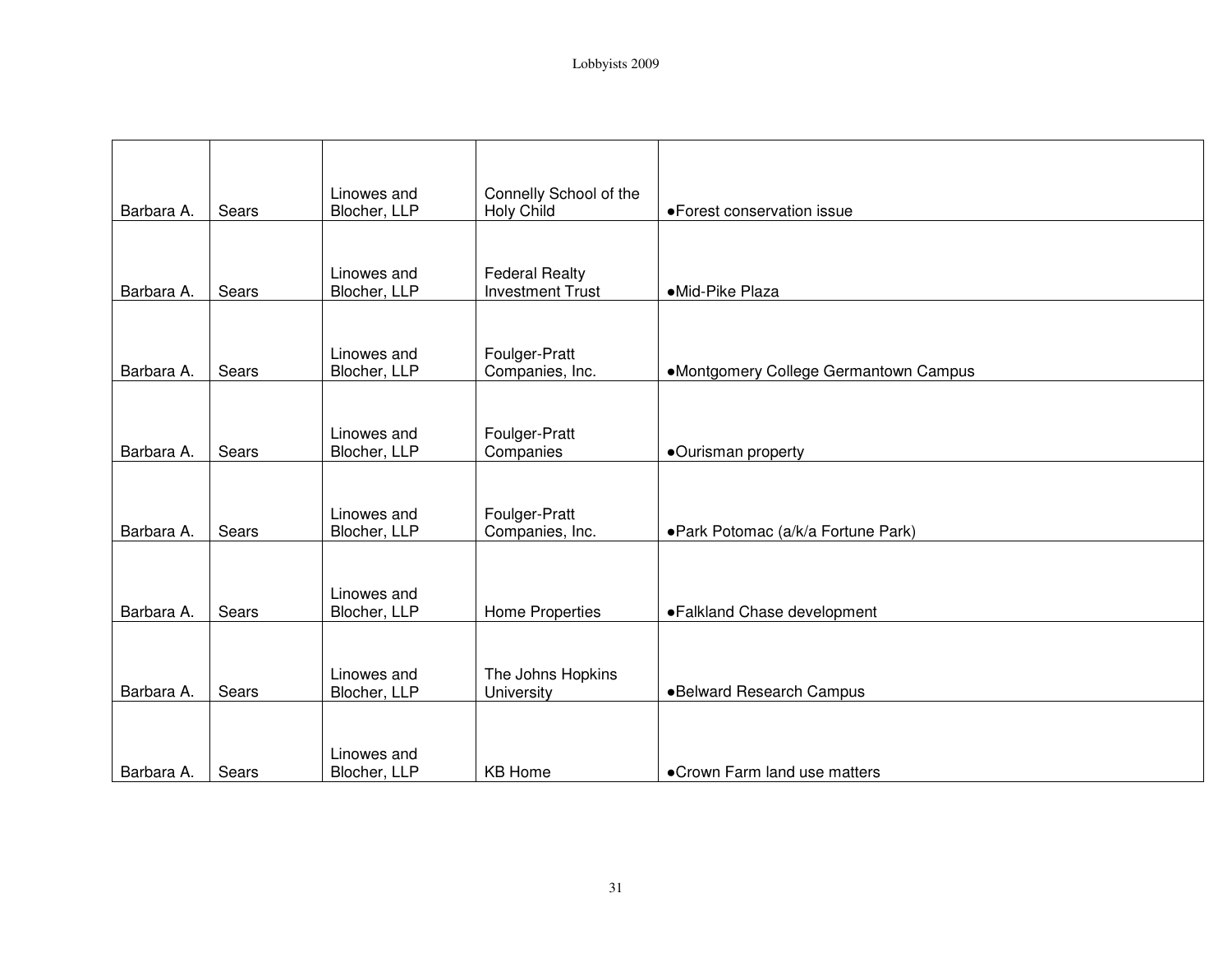|                |         | Linowes and                                        | The Peterson                                                    |                                                                                                                                                           |
|----------------|---------|----------------------------------------------------|-----------------------------------------------------------------|-----------------------------------------------------------------------------------------------------------------------------------------------------------|
| Barbara A.     | Sears   | Blocher, LLP                                       | Companies                                                       | • Silver Spring residential development                                                                                                                   |
| Barbara A.     | Sears   | Linowes and<br>Blocher, LLP                        | Pulte Home<br>Corporation                                       | •Ten-Mile Creek                                                                                                                                           |
| Barbara A.     | Sears   | Linowes and<br>Blocher, LLP                        | Suburban Hospital<br>Association, Inc.                          | •Legislation regarding development applications of hospitals                                                                                              |
| Barbara A.     | Sears   | Linowes and<br>Blocher, LLP                        | Suburban Hospital<br>Association, Inc.                          | .8600 Old Georgetown Road                                                                                                                                 |
| Lawrence<br>Α. | Shulman | Shulman, Rogers,<br>Gandal, Pordy &<br>Ecker, P.A. | Barwood, Inc. (Lee<br>Barnes)                                   | • Pending taxi legislation and related laws<br>• Pending audits and related laws                                                                          |
| Lawrence<br>Α. | Shulman | Shulman, Rogers,<br>Gandal, Pordy &<br>Ecker, P.A. | Coalition for a<br><b>Competitive Taxicab</b><br>Industry, Inc. | •Pending taxicab regulations and programs associated with Chapter 53;<br>•Legislation and amendments to Chapter 53;<br>• Fiscal year budgets and planning |
| Lawrence<br>А. | Shulman | Shulman, Rogers,<br>Gandal, Pordy &<br>Ecker, P.A. | <b>Eastern Diversified</b><br>Properties, Inc.                  | •Master Plans<br>•Zoning<br>•Land use development and approvals<br>• Matters related to the above                                                         |
| Lawrence<br>Α. | Shulman | Shulman, Rogers,<br>Gandal, Pordy &<br>Ecker, P.A. | Ecology Services Inc.<br>(Timothy Osborne,<br>President)        | • Fuel price adjustment<br>·Diesel fuel issues                                                                                                            |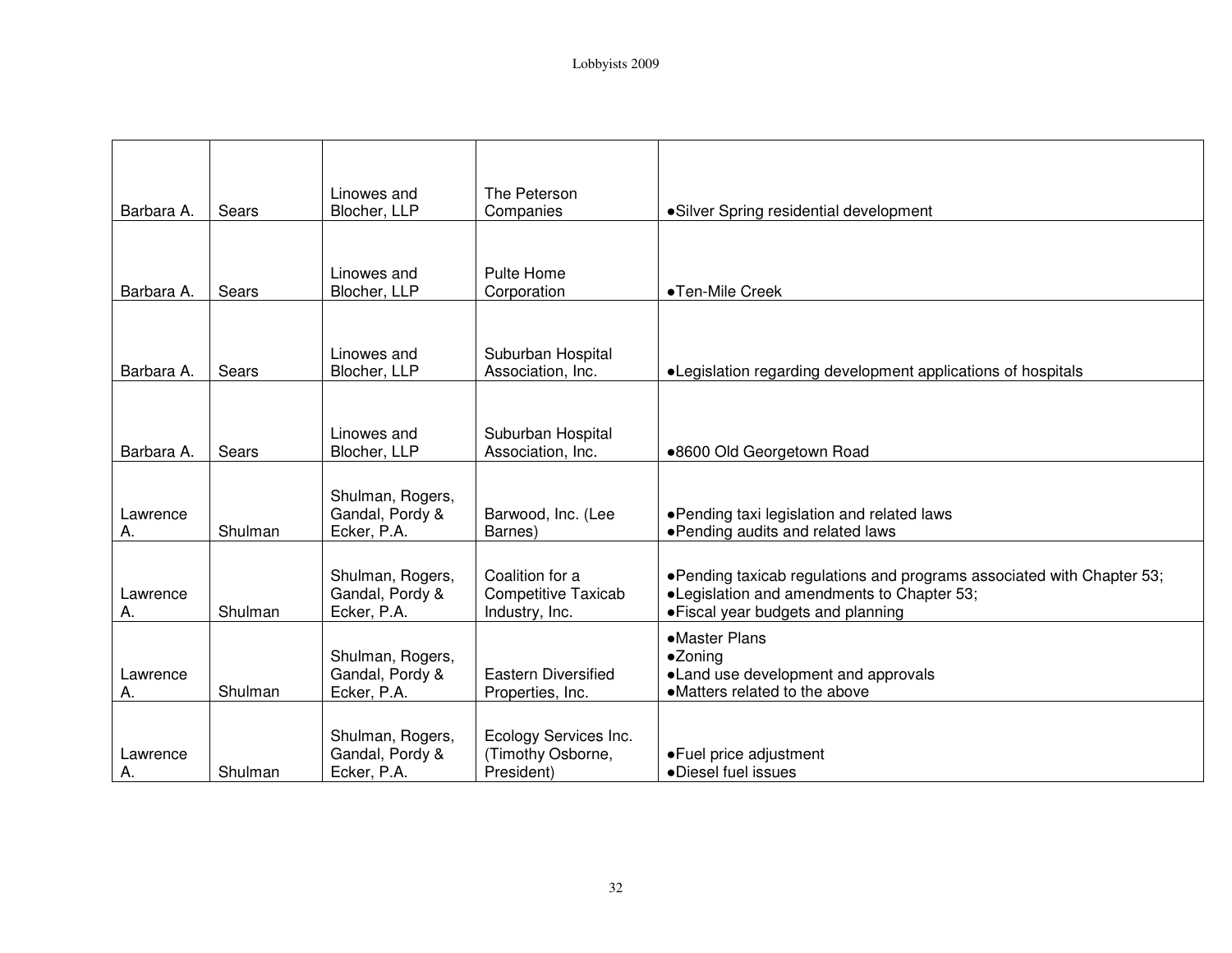| Lawrence<br>А. | Shulman | Shulman, Rogers,<br>Gandal, Pordy &<br>Ecker, P.A. | Land Fair Properties,<br>LLC, T/A Reliable<br>Properties | •Takoma/Langley Transit Center<br>• Acquisition and land use matters associated therewith<br>•Related matters |
|----------------|---------|----------------------------------------------------|----------------------------------------------------------|---------------------------------------------------------------------------------------------------------------|
| Lawrence<br>Α. | Shulman | Shulman, Rogers,<br>Gandal, Pordy &<br>Ecker       | Potomac Disposal, Inc.<br>(Stan Levine)                  | • Fuel price adjustment<br>·Diesel fuel issues                                                                |
| Lawrence<br>А. | Shulman | Shulman, Rogers,<br>Gandal, Pordy &<br>Ecker       | Potomac Disposal, Inc.<br>(Stan Levine)                  | • Problems in connection with the Subdistrict B<br>·Diesel fuel issues                                        |
| Lawrence<br>А. | Shulman | Shulman, Rogers,<br>Gandal, Pordy &<br>Ecker       | Potomac Disposal, Inc.<br>(Stan Levine)                  | •Sadesky/Old Dover Road                                                                                       |
| Stacy          | Silber  | Holland & Knight,<br><b>LLP</b>                    | Adventist Health Care,<br>Inc.                           | •Medical facility on Arliss Street and Flower Avenue                                                          |
| Stacy          | Silber  | Holland & Knight,<br><b>LLP</b>                    | <b>Flower Avenue</b><br>Shopping                         | •County appropriation                                                                                         |
| Stacy          | Silber  | Holland & Knight,<br><b>LLP</b>                    | GTC-Century Retail,<br><b>LLC</b>                        | •Germantown Sector Plan and related matters                                                                   |
| Stacy          | Silber  | Holland & Knight,<br><b>LLP</b>                    | The Shops at<br>Germantown                               | •Germantown Sector Plan and related matters                                                                   |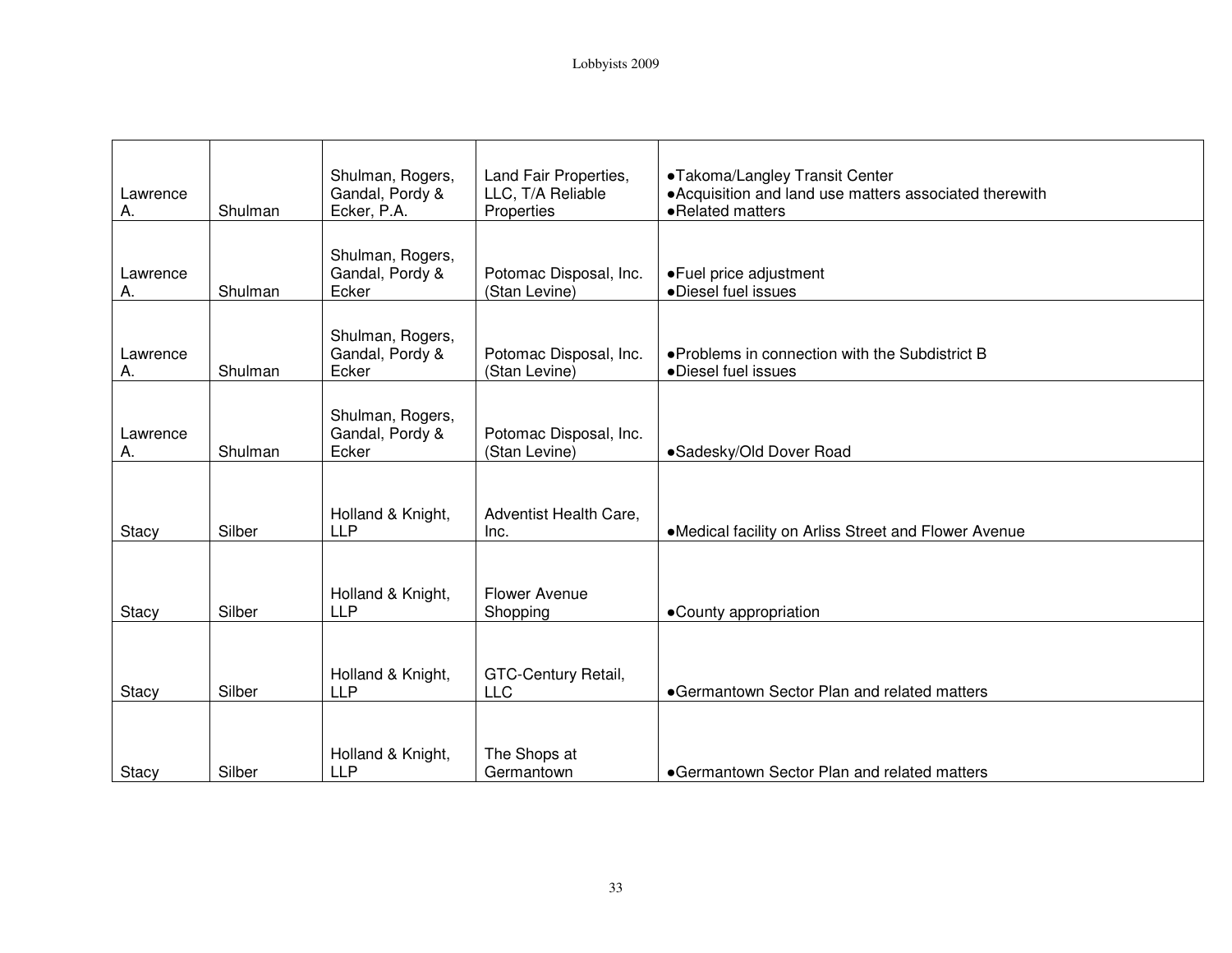| Nancy  | Stoner                | Skadden, Arps,<br>Slate, Meagher &<br>Flom LLP | <b>Natural Resources</b><br>Defense Council  | • Environmental protection issues                                                       |
|--------|-----------------------|------------------------------------------------|----------------------------------------------|-----------------------------------------------------------------------------------------|
| Melvin | Thompson              | Restaurant<br>Association of<br>Maryland       | <b>Restaurant Association</b><br>of Maryland | • Restaurant, food service, and hospitality issues                                      |
| Emily  | Vaias                 | Linowes and<br>Blocher, LLP                    | Academy Child<br>Development Center,<br>Inc. | • Growth Policy revisions affecting Academy's Special Exception                         |
| Emily  | Vaias                 | Linowes and<br>Blocher, LLP                    | The Donohoe<br>Companies, Inc.               | •Woodmont Properties                                                                    |
| Emily  | Vaias                 | Linowes and<br>Blocher, LLP                    | Yoav Katz                                    | • Spencerville Road improvements                                                        |
| Emily  | Vaias                 | Linowes and<br>Blocher, LLP                    | Montouri Property, LLC                       | .White Flint Sector Plan process;<br>•CR Zone:<br>• Sectional Map Amendment/White Flint |
| Emily  | Vaias                 | Linowes and<br>Blocher, LLP                    | The Oxbridge Group                           | • Rock Creek Master Plan<br>•Water and sewer category change                            |
| Ellen  | Valentino-<br>Benitez | VBA, Inc.                                      | 7-Eleven, Inc.                               | •Bill 19-07                                                                             |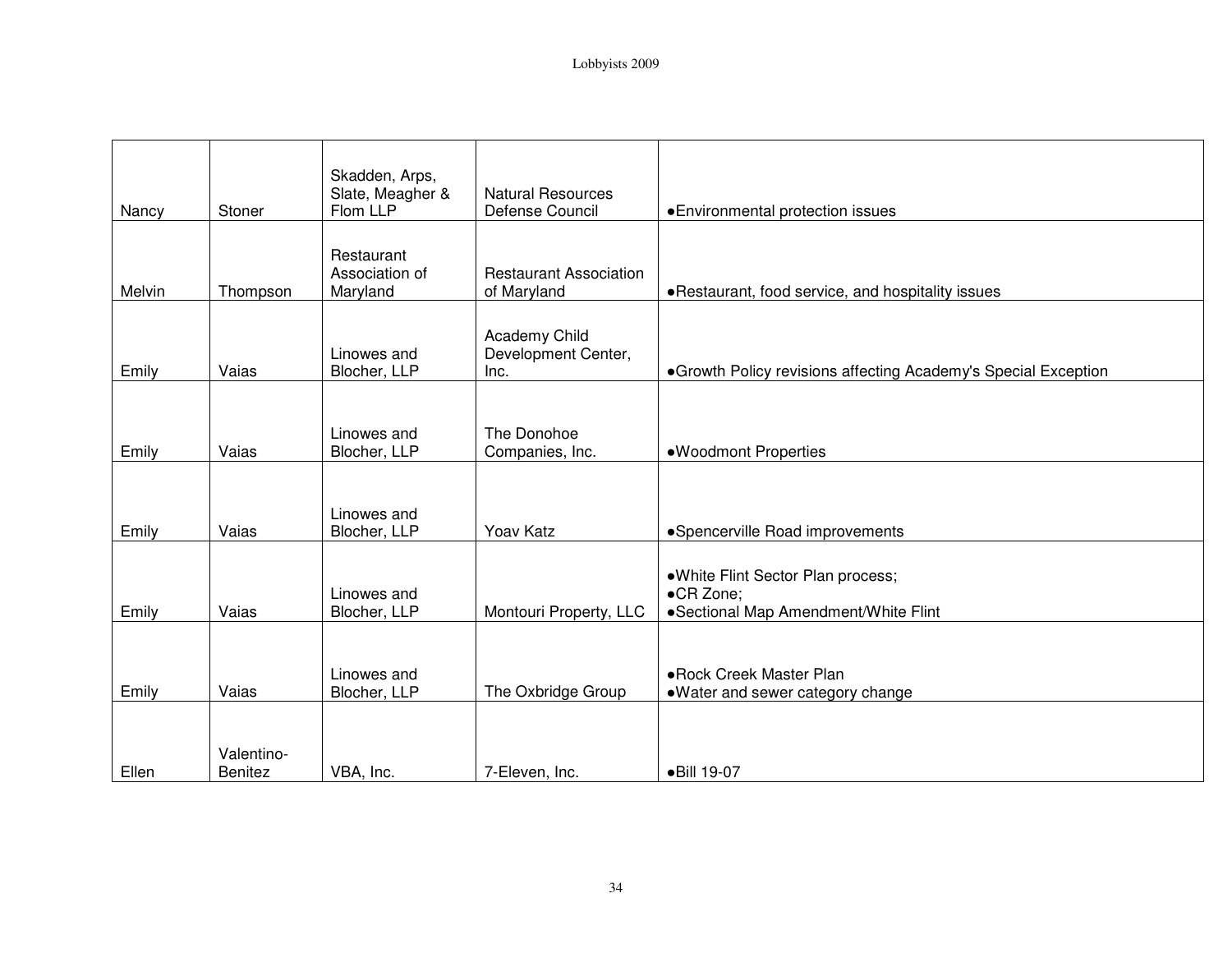| <b>Anne Marie</b> | Vassallo | Shulman, Rogers,<br>Gandal, Pordy &<br>Ecker, P.A. | Constantine & Helen<br>Greek Orthodox Church                                                                                                       | •Sewer category change                                                                                        |
|-------------------|----------|----------------------------------------------------|----------------------------------------------------------------------------------------------------------------------------------------------------|---------------------------------------------------------------------------------------------------------------|
| Anne Marie        | Vassallo | Shulman, Rogers,<br>Gandal, Pordy &<br>Ecker, P.A. | Copeland Trucking, Inc.                                                                                                                            | ●Zoning Text Amendment 09-03<br>• Land use matters related to ZTA 09-03                                       |
| <b>Anne Marie</b> | Vassallo | Shulman, Rogers,<br>Gandal, Pordy &<br>Ecker, P.A. | Covenant Village, LLC                                                                                                                              | •Zoning text amendment                                                                                        |
| <b>Anne Marie</b> | Vassallo | Shulman, Rogers,<br>Gandal, Pordy &<br>Ecker, P.A. | <b>Gunners Lake Thirteen</b><br><b>Limited Partnership</b>                                                                                         | •Germantown Master Plan                                                                                       |
| <b>Anne Marie</b> | Vassallo | Shulman, Rogers,<br>Gandal, Pordy &<br>Ecker, P.A. | A.R. Kronstadt Realty<br>Investors, Inc. (agent<br>for Randolph Buildings<br>LP, Randolph<br>Properties LP,<br><b>Randolph Properties</b><br>Inc.) | •White Flint Sector Plan                                                                                      |
| <b>Anne Marie</b> | Vassallo | Shulman, Rogers,<br>Gandal, Pordy &<br>Ecker, P.A. | Land Fair Properties,<br>LLC, T/A Reliable<br>Properties                                                                                           | •Takoma/Langley Transit Center<br>• Acquisition and land use matters associated therewith<br>•Related matters |
| Anne Marie        | Vassallo | Shulman, Rogers,<br>Gandal, Pordy &<br>Ecker, P.A. | Lindsay Management,<br>Inc.                                                                                                                        | •Zoning and land use                                                                                          |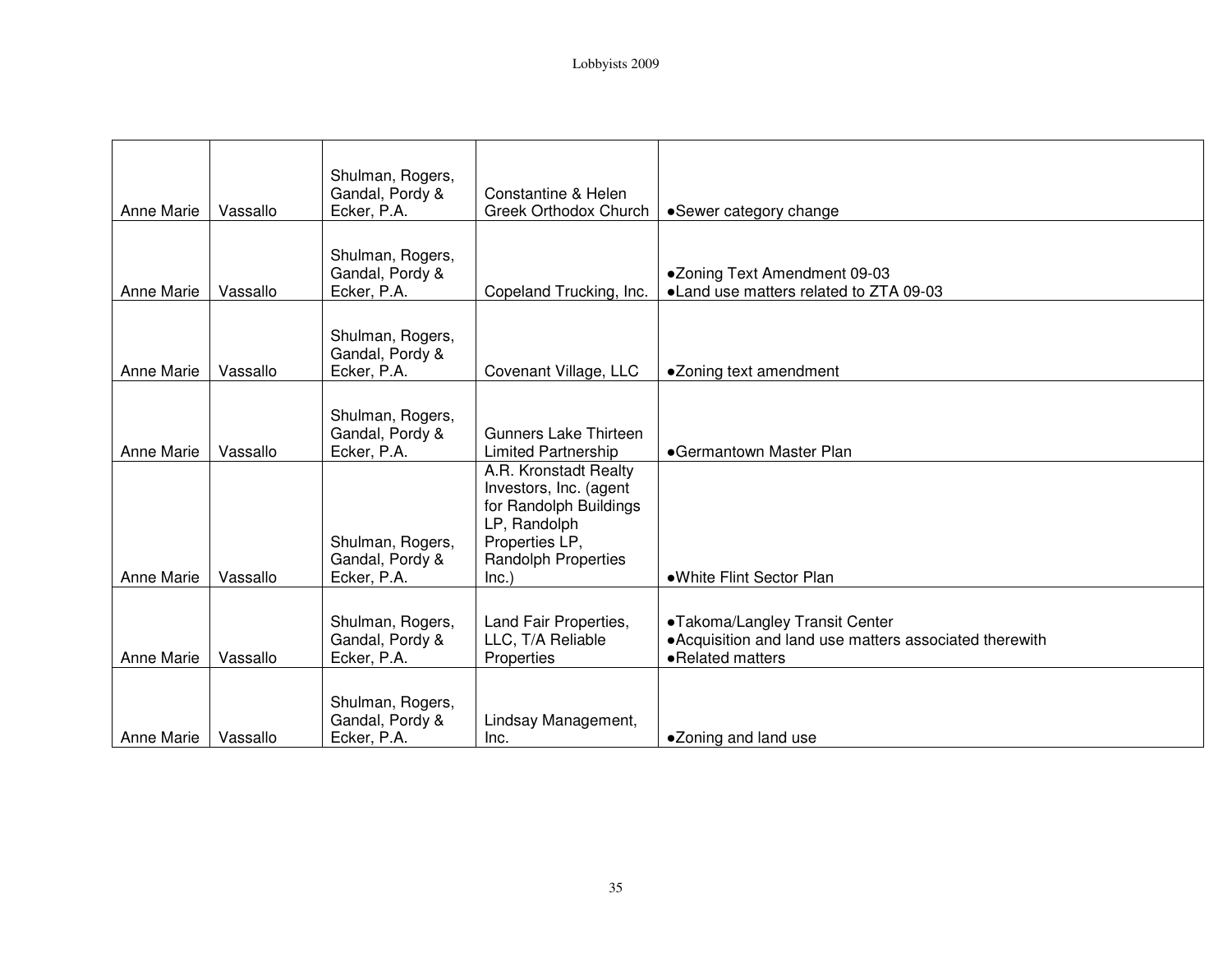| Mark     | Viani   | <b>McGuireWoods</b><br><b>LLP</b> | Evangelical Lutheran<br>Church of the<br>Redeemer | •Damascus Master Plan<br>•General legislative matters                              |
|----------|---------|-----------------------------------|---------------------------------------------------|------------------------------------------------------------------------------------|
|          |         | Miles &                           |                                                   |                                                                                    |
| Rebecca  | Walker  | Stockbridge, PC                   | <b>Edward Brown</b>                               | •Zoning Text Amendment                                                             |
| Scott C. | Wallace | Linowes and<br>Blocher, LLP       | <b>BioMed Realty Trust,</b><br>Inc.               | •HGS site / Impact tax legislation                                                 |
| Scott C. | Wallace | Linowes and<br>Blocher, LLP       | <b>Boston Properties</b>                          | •Tower Oaks/Impact tax legislation;<br>•Washingtonian North/Impact tax legislation |
| Scott C. | Wallace | Linowes and<br>Blocher, LLP       | <b>Churchill Senior Living</b><br>(Joe Parreco)   | •Germantown Master Plan update                                                     |
| Scott C. | Wallace | Linowes and<br>Blocher, LLP       | Foulger-Pratt<br>Companies, Inc.                  | • Park Potomac (a/k/a Fortune Park)                                                |
| Scott C. | Wallace | Linowes and<br>Blocher, LLP       | The Johns Hopkins<br>University                   | •Belward Research Campus                                                           |
| Scott C. | Wallace | Linowes and<br>Blocher, LLP       | The Meridian Group                                | •Germantown West master plan                                                       |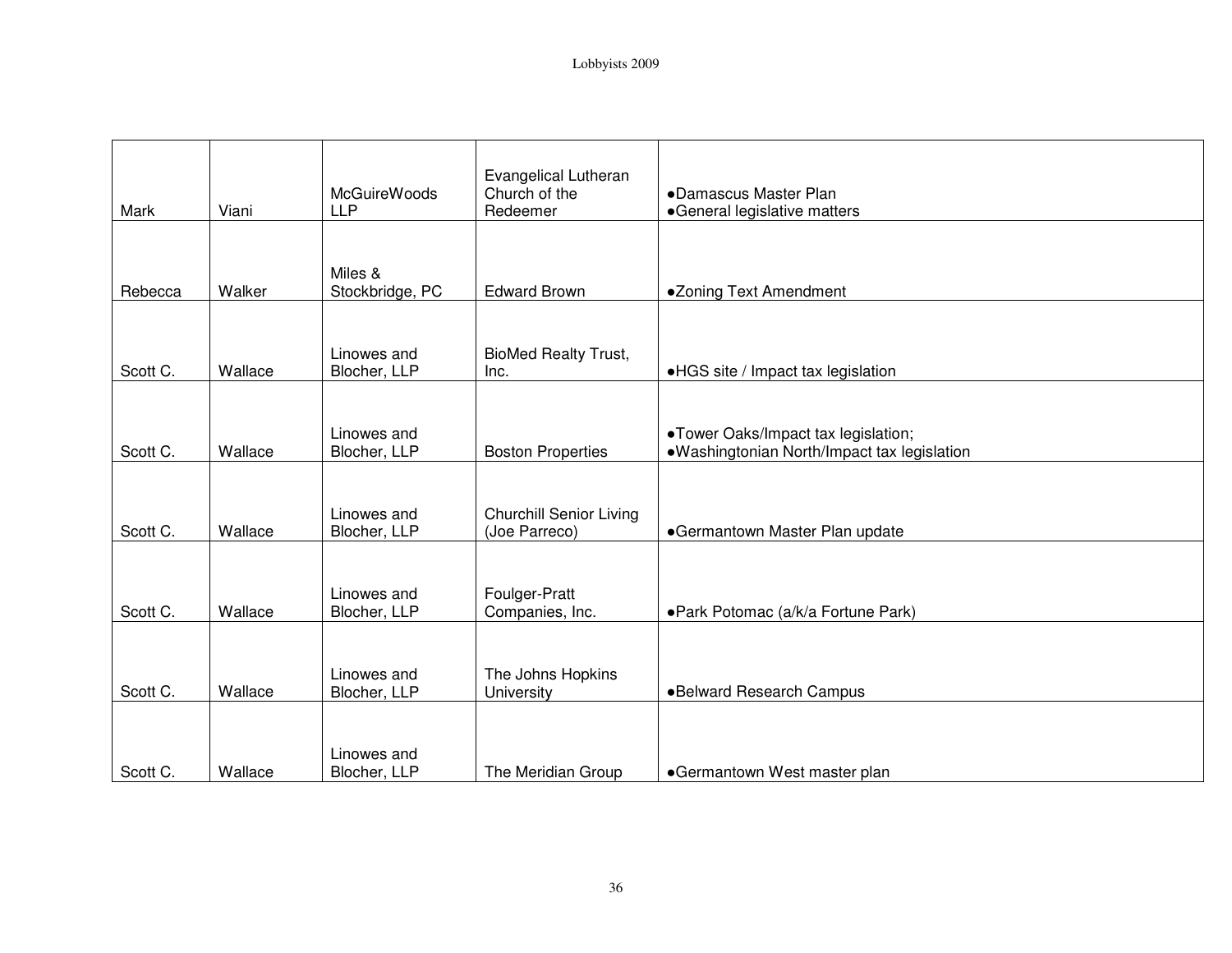|             |            | Linowes and                                                       |                                                                    |                                                                                                           |
|-------------|------------|-------------------------------------------------------------------|--------------------------------------------------------------------|-----------------------------------------------------------------------------------------------------------|
| Scott C.    | Wallace    | Blocher, LLP                                                      | Stellar Management                                                 | •The Enclave development                                                                                  |
| Scott C.    | Wallace    | Linowes and<br>Blocher, LLP                                       | Suburban Hospital<br>Association, Inc.                             | • Legislation regarding development applications of hospitals                                             |
| Charles     | Washington | Potomac Electric<br>Power Company                                 | Potomac Electric Power<br>Company                                  | • All matters affecting an electric utility                                                               |
| Rhoda       | Washington |                                                                   | Wal-Mart Stores, Inc.                                              | •Matters affecting the retail industry                                                                    |
| Kim         | Watson     | Potomac Electric<br>Power Company                                 | Potomac Electric Power<br>Company                                  | • All matters affecting an electric utility                                                               |
| Leslie Ford | Weber      | Suburban Hospital                                                 | Suburban Hospital                                                  | .8600 Old Georgetown Road<br>. Healthcare matters relating to Suburban Hospital and Montgomery County     |
| Meredith    | Weisel     | <b>Greater Capital</b><br>Area Association of<br>Realtors         | <b>Greater Capital Area</b><br><b>Association of Realtors</b>      | • Real estate issues<br>•Land use matters<br>•Development and growth issues<br>$\bullet$ Taxes            |
| Meredith    | Weisel     | Greater<br>Washington<br>Commercial<br>Association of<br>Realtors | Greater Washington<br>Commercial<br><b>Association of Realtors</b> | •Commercial real estate issues<br>• Land use matters<br>•Development and growth issues<br>$\bullet$ Taxes |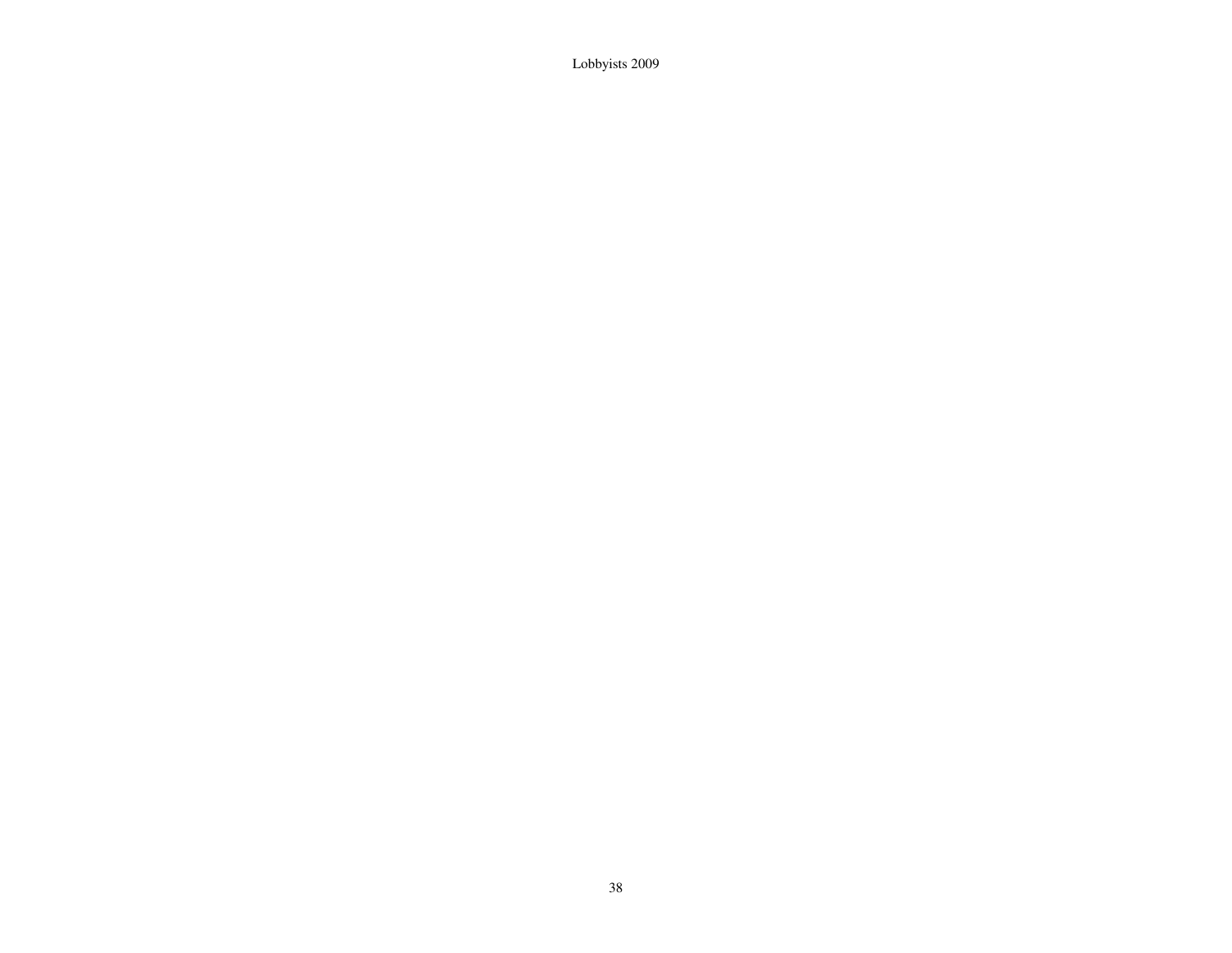## **Lobbyist expenditures, 2009**

### Table 1

**Summary of the compensation and expenditures of registered lobbyists, 2009 (amounts in dollars)** 

| Category                                                                       | <b>Amounts January-</b> | <b>Amounts July-</b> | 2009 Totals  |
|--------------------------------------------------------------------------------|-------------------------|----------------------|--------------|
|                                                                                | June                    | <b>December</b>      |              |
| 1. Meals and beverages                                                         | 33.00                   | 0.00                 | 33.00        |
| 2. Special events                                                              | 41,200.00               | 17,219.46            | 58,419.46    |
| 3. Expenses for food                                                           | 419.71                  | 0.00                 | 419.71       |
| 4. Gifts to or for public employees or their relatives                         | 0.00                    | 0.00                 | 0.00         |
| 5. Salaries                                                                    | 11,259.00               | 11,617.00            | 22,876.00    |
| 6. Office expenses                                                             | 2,974.89                | 6,839.54             | 9,814.43     |
| 7. Professional and technical research                                         | 6,000.00                | 6,078.00             | 12,078.00    |
| 8. Cost of publications                                                        | 6,000.00                | 17,257.00            | 23,257.00    |
| 9. Witness fees and expenses                                                   | 0.00                    | 0.00                 | 0.00         |
| 10. Total compensation paid to lobbyist                                        | 397,189.65              | 812,248.44           | 1,209,438.09 |
| 11. Other expenses                                                             | 308.14                  | 153.50               | 461.64       |
| <b>Beneficiaries of gifts</b>                                                  | 0.00                    | 0.00                 | 0.00         |
| <b>Political contributions not associated with a registration: See Table 2</b> |                         |                      |              |
| <b>Total</b>                                                                   | 465,384.39              | 871,412.94           | 1,336,797.33 |